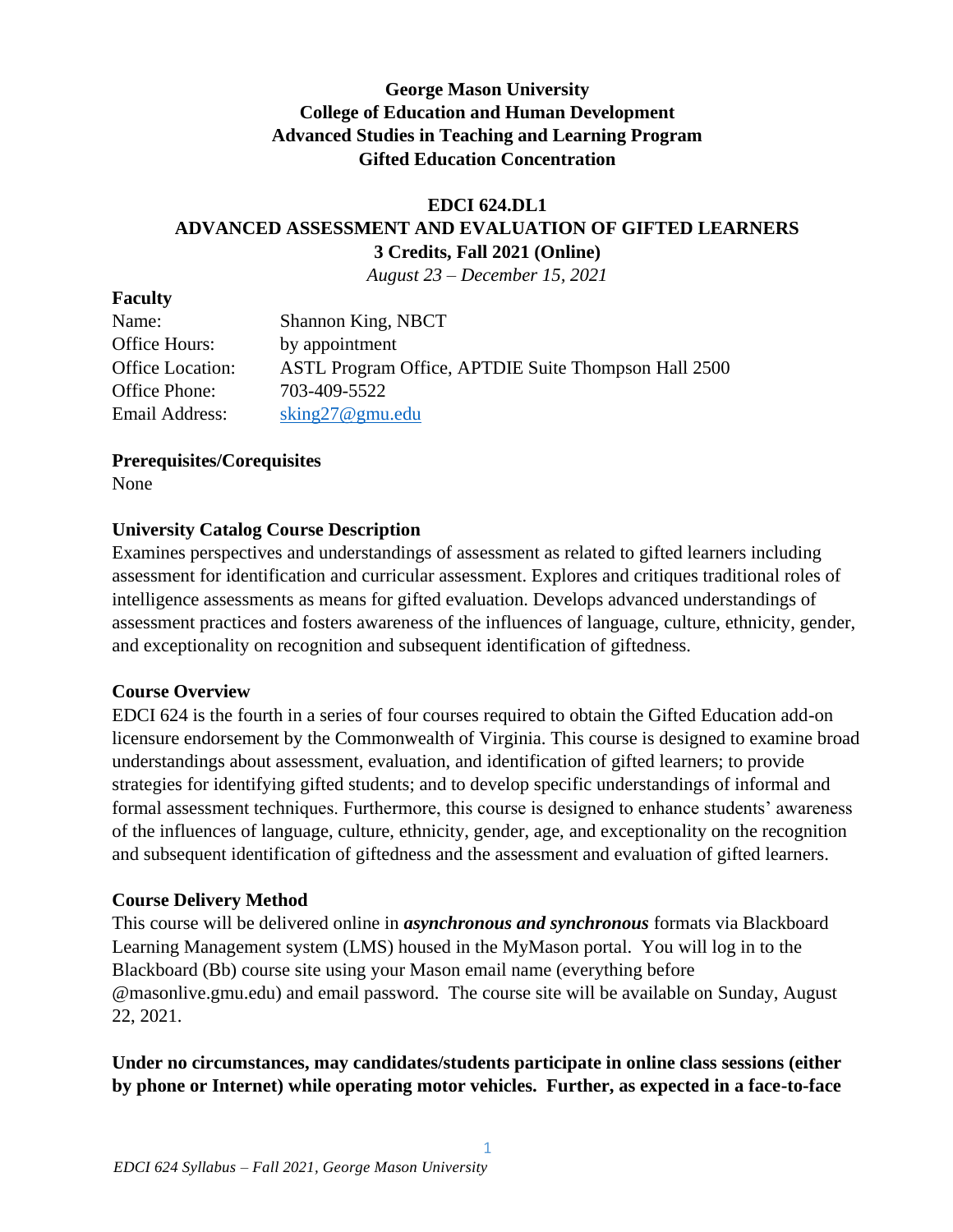# **class meeting, such online participation requires undivided attention to course content and communication.**

# *Technical Requirements*

To participate in this course, students will need to satisfy the following technical requirements:

● High-speed Internet access with standard up-to-date browsers. To get a list of Blackboard's supported browsers see:

[https://help.blackboard.com/Learn/Student/Getting\\_Started/Browser\\_Support#supported-browsers](https://help.blackboard.com/Learn/Student/Getting_Started/Browser_Support#supported-browsers)

To get a list of supported operation systems on different devices see: [https://help.blackboard.com/Learn/Student/Getting\\_Started/Browser\\_Support#tested-devices-and](https://help.blackboard.com/Learn/Student/Getting_Started/Browser_Support#tested-devices-and-operating-systems)[operating-systems](https://help.blackboard.com/Learn/Student/Getting_Started/Browser_Support#tested-devices-and-operating-systems)

- Students must maintain consistent and reliable access to their GMU email and Blackboard, as these are the official methods of communication for this course.
- Students will need a headset microphone for use with the Blackboard Collaborate web conferencing tool.
- Students may be asked to create logins and passwords on supplemental websites and/or to download trial software to their computer or tablet as part of course requirements.
- The following software plug-ins for PCs and Macs, respectively, are available for free download:
	- o Adobe Acrobat Reader: <https://get.adobe.com/reader/>
	- o Windows Media Player: <https://support.microsoft.com/en-us/help/14209/get-windows-media-player>
	- o Apple Quick Time Player: [www.apple.com/quicktime/download/](http://www.apple.com/quicktime/download/)

# *Expectations*

- Course Week: Our course week will begin on **Mondays** at 12:00 AM EST and finish on **Sundays** at 11:59 PM EST.
- Log-in Frequency:

Students must actively check the course Blackboard site and their GMU email for communications from the instructor, class discussions, and/or access to course materials at least three times per week. In addition, students must log-in for all scheduled online synchronous meetings.

• Participation:

Students are expected to actively engage in all course activities throughout the semester, which includes viewing all course materials, completing course activities and assignments, and participating in course discussions and group interactions.

- Technical Competence: Students are expected to demonstrate competence in the use of all course technology. Students who are struggling with technical components of the course are expected to seek assistance from the instructor and/or College or University technical services.
- Technical Issues:

Students should anticipate some technical difficulties during the semester and should, therefore, budget their time accordingly. Late work will not be accepted based on individual technical issues.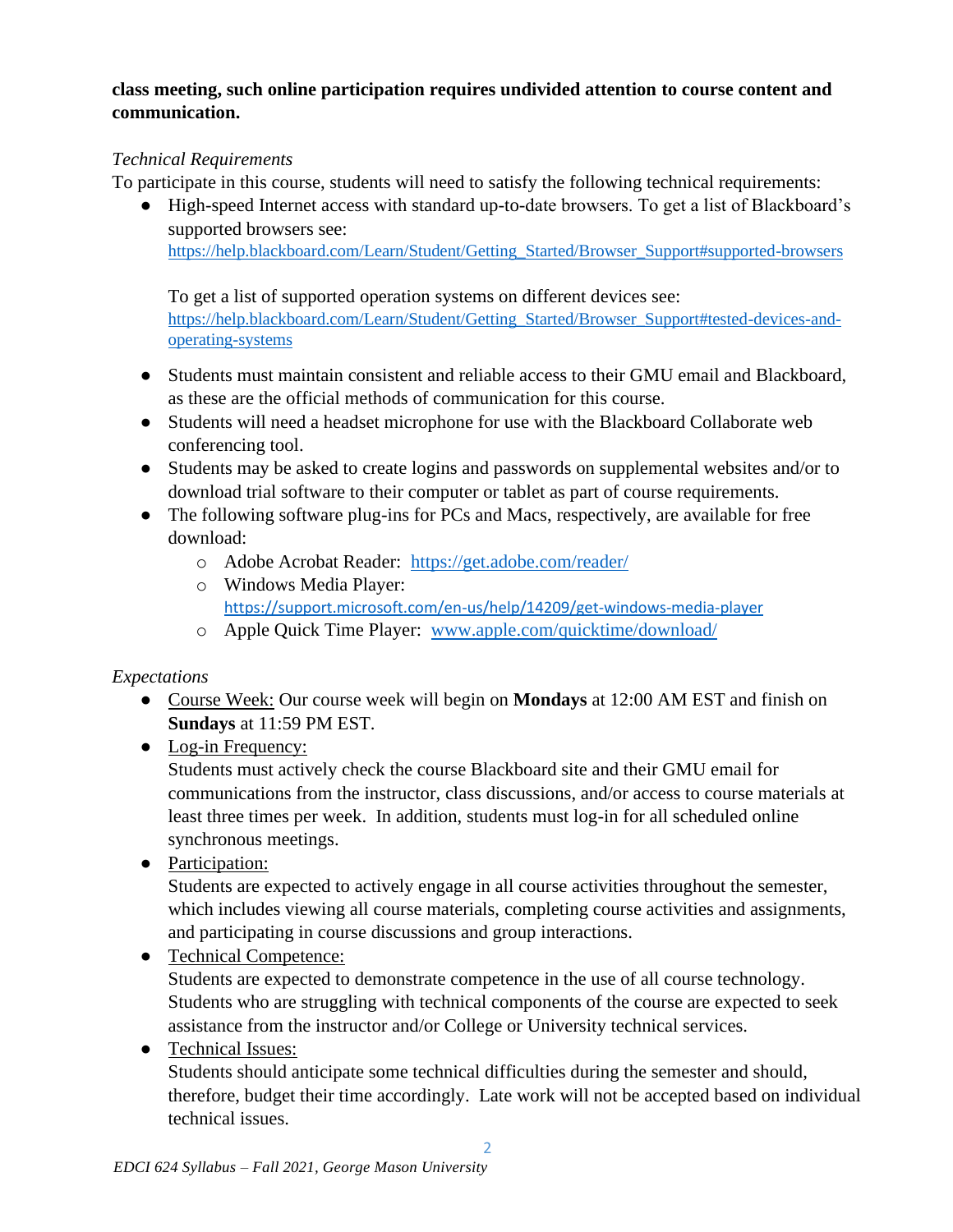● Workload:

Please be aware that this course is **not** self-paced. Students are expected to meet *specific deadlines* and *due dates* listed in the **Class Schedule** section of this syllabus. It is the student's responsibility to keep track of the weekly course schedule of topics, readings, activities and assignments due.

• Instructor Support:

Students may schedule a one-on-one meeting to discuss course requirements, content or other course-related issues. Those unable to come to a Mason campus can meet with the instructor via telephone or web conference. Students should email the instructor to schedule a one-on-one session, including their preferred meeting method and suggested dates/times.

• Netiquette:

The course environment is a collaborative space. Experience shows that even an innocent remark typed in the online environment can be misconstrued. Students must always re-read their responses carefully before posting them, so as others do not consider them as personal offenses. *Be positive in your approach with others and diplomatic in selecting your words*. Remember that you are not competing with classmates, but sharing information and learning from others. All faculty are similarly expected to be respectful in all communications.

● Accommodations:

Online learners who require effective accommodations to insure accessibility must be registered with George Mason University Disability Services.

### **Learner Outcomes or Objectives**

By the completion of EDCI 624, participants in this course will be able to:

- A. Demonstrate their understanding of the salient local, state, and national issues in assessment and identification of gifted learners *(ASTL Learning Outcomes 2, 4; NAGC-CEC Stand. 4.1, 6.1; VA Endorsement Comp. 3.h, 7.a, 7.b);*
- B. Explain the principles of effective assessment and how they can be applied to specific classroom elements using a variety of approaches *(ASTL Learning Outcomes 3, 4; NAGC-CEC Stand. 4.2, 4.3, 4.5; VA Endorsement Comp.3.d, 3.f, 4.a, 4.c, 5.d);*
- C. Apply their understanding of identification and assessment of gifted learners to their own practice *(ASTL Learning Outcomes 1, 2, 3, 4; NAGC-CEC Stand. 1.2, 3.3, 5.1, 5.2; VA Endorsement Comp. 3.a, 3.b, 3.c, 3.d);*
- D. Utilize a variety of assessments to identify gifted potential in students, particularly students from culturally, linguistically, economically, and academically diverse backgrounds *(ASTL Learning Outcomes 3, 6; NAGC-CEC Stand. 3.3, 4.1, 4.2, 4.3, 4.4, 5.2; VA Endorsement Comp. 3.a, 3.b, 3.c, 3.d, 3.e, 3.f, 3.g);*
- E. Evaluate the implications of using current identification and assessment procedures to evaluate students from a variety of backgrounds for gifted services *(ASTL Learning Outcomes 6, 7; NAGC-CEC Stand. 6.5, 7.3; VA Endorsement Comp. 2.c, 3.g, 3.h)*
- F. Use writing proficiently as an instructional and assessment tool to generate, gather, plan, organize and present ideas in writing to communicate for a variety of purposes (VA Endorsement Comp. 8, 9)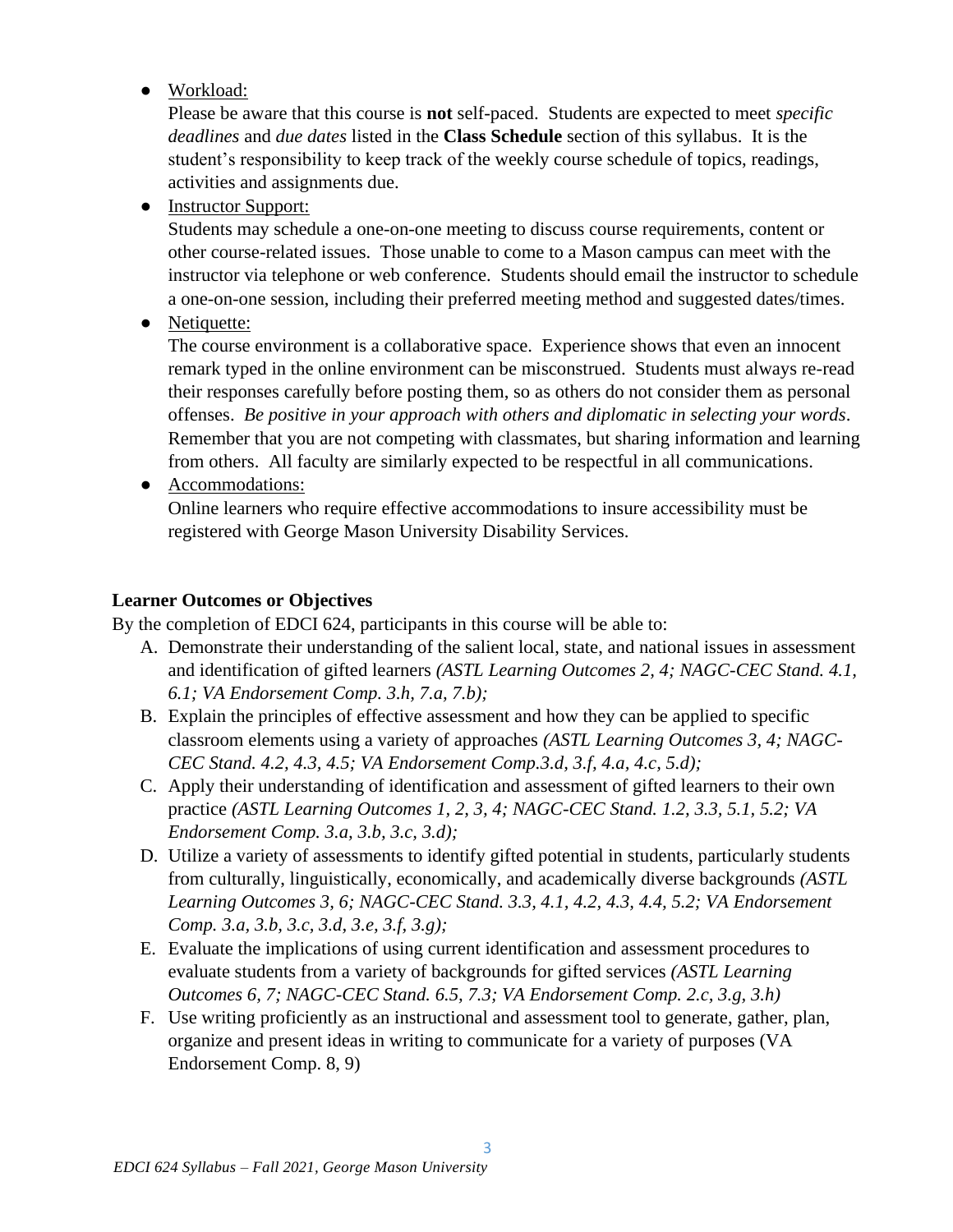## **Professional Standards**

## **NAGC-CEC Teacher Preparation Standards (2013) Alignment**

The content of EDCI 624, along with the content of the remaining courses in the Gifted Child Education endorsement sequence, aligns with the National Association for Gifted Children-Council for Exceptional Children (NAGC-CEC) Teacher Preparation Standards in Gifted and Talented Education (2013). Specifically, this course addresses the following standards:

- Standard 1: Learner Development & Individual Learning Differences
	- 1.2 use understanding of development and individual differences to respond to the needs of individuals with gifts and talents
- Standard 2: Learning Environments
	- 2.1 create safe, inclusive, and culturally responsive learning environments so that individuals with gifts and talents become effective learners and develop social and emotional well-being
- Standard 3: Curricular Content Knowledge
	- 3.3 use assessments to select, adapt, and create materials to differentiate instructional strategies and general and specialized curricula to challenge individuals with gifts and talents
- Standard 4: Assessment
	- 4.1 understand that some groups of individuals with gifts and talents have been underrepresented in gifted education programs and select and use technically sound formal and informal assessments that minimize bias in identifying students for gifted education programs and services
	- 4.2 use knowledge of measurement principles and practices to differentiate assessments and interpret results to guide educational decisions for individuals with gifts and talents
	- 4.3 collaborate with colleagues and families in using multiple types of assessment information to make identification and learning progress decisions and to minimize bias in assessment and decision-making
	- 4.4 use assessment results to develop long- and short-range goals and objectives that take into consideration an individual's abilities and needs, the learning environment, and other factors related to diversity
	- 4.5 engage individuals with gifts and talents in assessing the quality of their own learning and performance and in setting future goals and objectives
- Standard 5: Instructional Planning & Strategies
	- 5.1 know principles of evidence-based, differentiated, and accelerated practices and possess a repertoire of instructional strategies to enhance the critical and creative thinking, problem-solving, and performance skills of individuals with gifts and talents
	- 5.2 apply appropriate technologies to support instructional assessment, planning, and delivery for individuals with gifts and talents
- Standard 6: Professional Learning & Ethical Practice
	- 6.1 use professional ethical principles and specialized program standards to guide their practice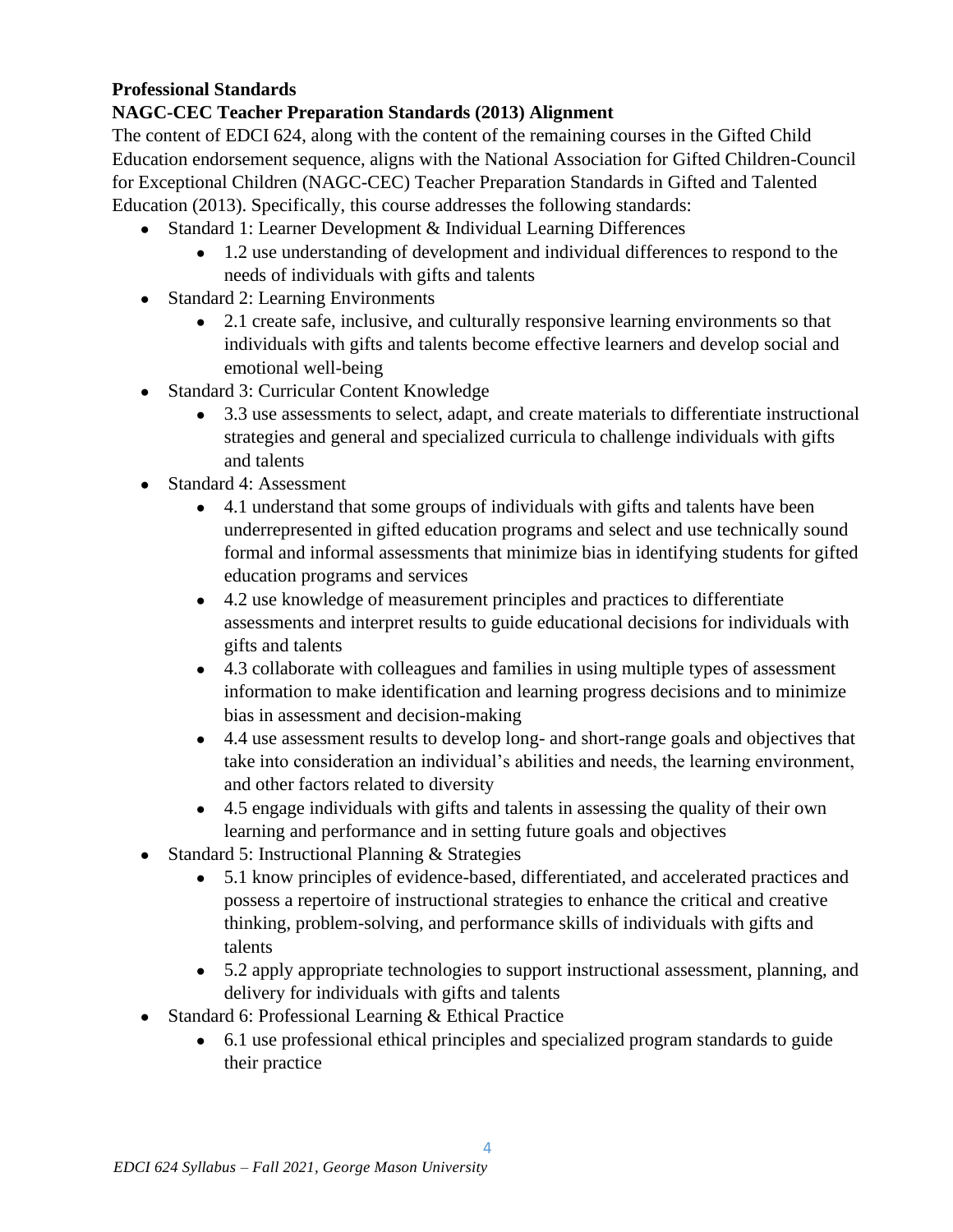- 6.3 model respect for diversity, understanding that it is an integral part of society's institutions and impacts learning of individuals with gifts and talents in the delivery of gifted education services
- 6.4 are aware of their own professional learning needs, understanding the significance of lifelong learning, and participate in professional activities and learning communities
- 6.5 advance the profession by engaging in activities such as advocacy and mentoring
- Standard 7: Collaboration
	- 7.1 apply elements of effective collaboration
	- 7.2 serve as a collaborative resource to colleagues
	- 7.3 use collaboration to promote the well-being of individuals with gifts and talents across a wide range of settings, experiences, and collaborators

# **Virginia Department of Education: Gifted Education Endorsement (2018) Alignment**

The content of EDCI 624, along with the content of the remaining courses in the Gifted Education endorsement sequence, aligns with 8VAC20-543-320, the Virginia Department of Education's Gifted Education (add-on endorsement) competencies (2018). Specifically, this course addresses the following competencies:

- Competency 2.c: Understanding of the characteristics of gifted students, including: c) gifted behaviors in special populations, including those who are culturally and linguistically diverse, economically disadvantaged, highly gifted, or have special needs or disabilities, including twice-exceptional students
- Competencies 3.a, 3.b, 3.c, 3.d, 3.e, 3.f, 3.g, 3.h: Understanding of specific techniques to identify gifted students using diagnostic and prescriptive approaches to assessment, including: a) the selection, use, and evaluation of multiple standardized, norm-referenced aptitude and achievement assessment instruments; b) the selection, use, and evaluation of multiple identification criteria and strategies; c) the use of both formal and informal nonbiased measures to provide relevant information regarding the aptitude and ability or achievement of potentially gifted students; d) the use of authentic assessment tools such as portfolios to determine performance, motivation, interest, and other characteristics of potentially gifted students; e) the use and interpretation of reliable rating scales, checklists, and questionnaires by parents, teachers, and others; f) the evaluation of data collected from student records such as grades, honors, and awards; g) the use of case study reports providing information regarding exceptional conditions; and h) the roles and responsibilities of the identification and placement committee
- Competencies 4.a, 4.c: Understanding and application of a variety of curricular and instructional models, methodologies, and strategies that ensure: a) the use of the Virginia Standards of Learning as a foundation to develop a high level of proficiency, academic rigor, and complexity for gifted learners in all curricular academic areas; c) the development of learning environments that guide students to become self-directed, reflective, independent learners
- Competency 5.d: Understanding and application of theories and principles of appropriately differentiating curriculum specifically designed to accommodate the accelerated learning aptitudes of gifted students, including: d) evaluation of student growth and learner outcomes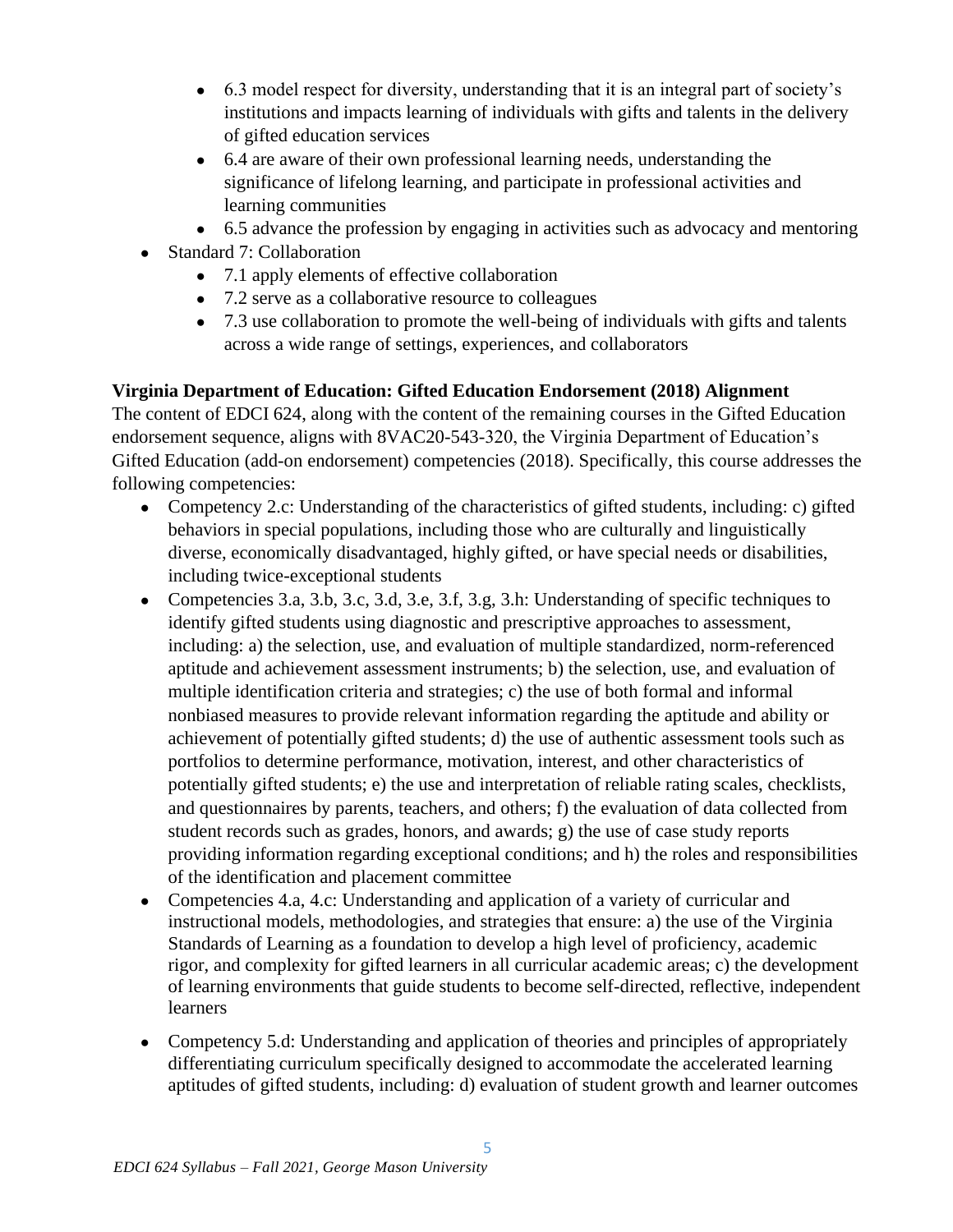through appropriate multiple criteria, including a variety of pre-assessments and postassessments

- Competencies 7.a, 7.b: Understanding of contemporary issues and research in gifted education, including: a) the systematic gathering, analyzing, and reporting of formative and summative data from local, state, and national perspectives; and, b) current local, state, and national policies, trends, and issues
- Competency 8: Understanding of and proficiency in grammar, usage, and mechanics and their integration in all forms of communication
- Competency 9: Understanding of and proficiency in pedagogy to incorporate writing as an instructional and assessment tool for candidates to generate, gather, plan, organize, and present ideas in writing to communicate for a variety of purposes

# **NBPTS & ASTL Alignment**

The Gifted Education certificate and M.Ed. concentration are advanced work for practicing teachers. Through the ASTL program, this course also aligns with the NBPTS Propositions – the first five of which are also the first five ASTL learning outcomes. Specifically, this course addresses:

- Proposition 1: Teachers are committed to students and their learning. *(ASTL Learning Outcome 1)*;
- Proposition 2: Teachers know the subjects they teach and how to teach those subjects to students. *(ASTL Learning Outcome 2)*;
- Proposition 3: Teachers are responsible for managing and monitoring student learning. *(ASTL Learning Outcome 3)*;
- Proposition 4: Teachers think systematically about their practice and learn from experience. *(ASTL Learning Outcome 4)*; and
- Proposition 5: Teachers are members of learning communities. *(ASTL Learning Outcome 5)*

EDCI 624 is also aligned with the three additional outcomes of ASTL:

- Principle 6: Teachers account for the needs of culturally, linguistically, and cognitively diverse learners. *(ASTL Learning Outcome 6);*
- Principle 7: Teachers are change agents, teacher leaders, and partners with colleagues. *(ASTL Learning Outcome 7)*; and
- Principle 8: Teachers use technology to facilitate student learning and their own professional development. *(ASTL Learning Outcome 8)*

# **Required Texts**

Hunsaker, S. (2012). *Identification: The theory and practice of identifying students for gifted and talented education services.* Prufrock Press.

VanTassel-Baska, J. (2008). *Alternative assessments with gifted and talented students.* Waco, TX: Prufrock Press.

6

*Other readings will be available on Blackboard.*

# *Additional Resources/Publications – at a student's discretion*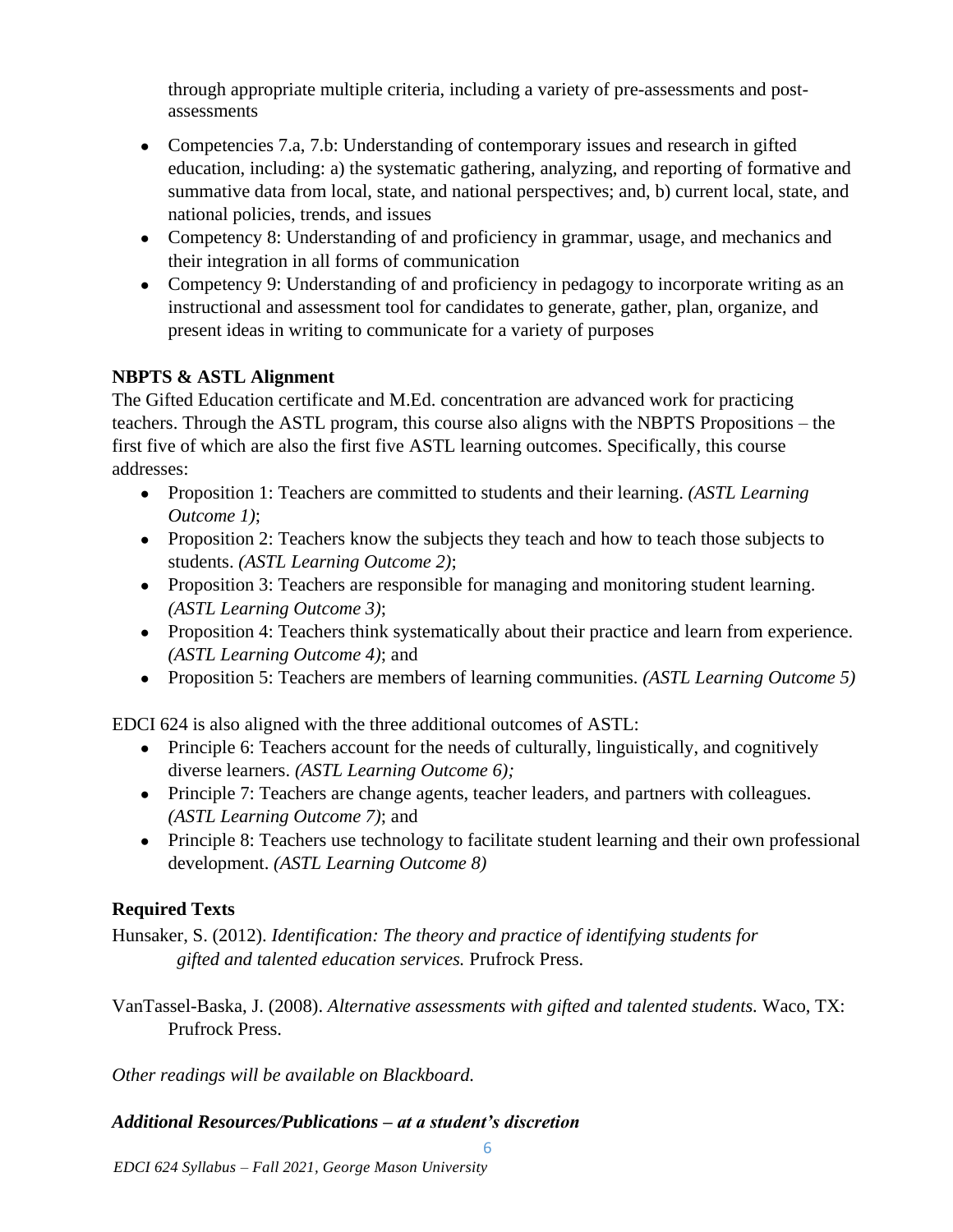American Psychological Association (2020). *Publication manual of the American Psychological Association* (7th ed.). https://doi.org/10.1037/0000165-000.

- **Gifted Education Professional Organization Websites**, such as the following:
	- o National Association for Gifted Children: [www.nagc.org](http://www.nagc.org/)
	- o Supporting Emotional Needs of the Gifted: [www.sengifted.org](http://www.sengifted.org/)
	- o The Association for the Gifted: [www.cectag.com](http://www.cectag.com/)
	- o World Council for Gifted and Talented Children:<https://www.world-gifted.org/>
- **Gifted Education Research and Practitioner Journals**, such as the following:
	- *Gifted and Talented International* is the international, refereed journal of the World Council for Gifted and Talented Children. Its purpose is to share current theory, research, and practice in gifted education with its audience of international educators, scholars, researchers, and parents. <http://www.tandfonline.com/toc/ugti20/current>
	- *Gifted Child Today* provides critical information for teachers and administrators involved with gifted children, including articles about topics such as teaching strategies in gifted education, building a more effective gifted and talented program, and working with gifted children with learning disabilities. <https://us.sagepub.com/en-us/nam/gifted-child-today/journal202067>
	- *Gifted Child Quarterly* is the premier scholarly journal of the National Association for Gifted Children (NAGC). *GCQ* publishes original scholarly reviews of literature; explorations of policy and policy implications, and quantitative or qualitative research studies that explore the characteristics of gifted students, program models, curriculum and other areas of importance in understanding and maximizing the development and education of gifted students. [https://us.sagepub.com/en](https://us.sagepub.com/en-us/nam/gifted-child-quarterly/journal201850)[us/nam/gifted-child-quarterly/journal201850](https://us.sagepub.com/en-us/nam/gifted-child-quarterly/journal201850)
	- *Gifted Education International* is a peer-reviewed journal that provides support, information and guidance on 'gifted' education across all aspects of human abilities, with an emphasis on creativity, problem-solving and self-efficacy. *GEI* solicits articles from around the world in order to convey an informed awareness of the policies and practices of different countries. [https://us.sagepub.com/en](https://us.sagepub.com/en-us/nam/journal/gifted-education-international)[us/nam/journal/gifted-education-international](https://us.sagepub.com/en-us/nam/journal/gifted-education-international)
	- *High Ability Studies* is a refereed journal concerned with aspects of development, personality, cognition, social behavior and cross-cultural issues in relation to high ability. Contents are not restricted to the study of manifest high level achievement, but include the identification and nurturance of unexercised potential. <http://www.tandfonline.com/toc/chas20/current>
	- The *Journal for the Education of the Gifted* is the official publication of The Association for the Gifted. It reports the latest research findings on topics such as: the characteristics of gifted children, evaluating effective schools for gifted children,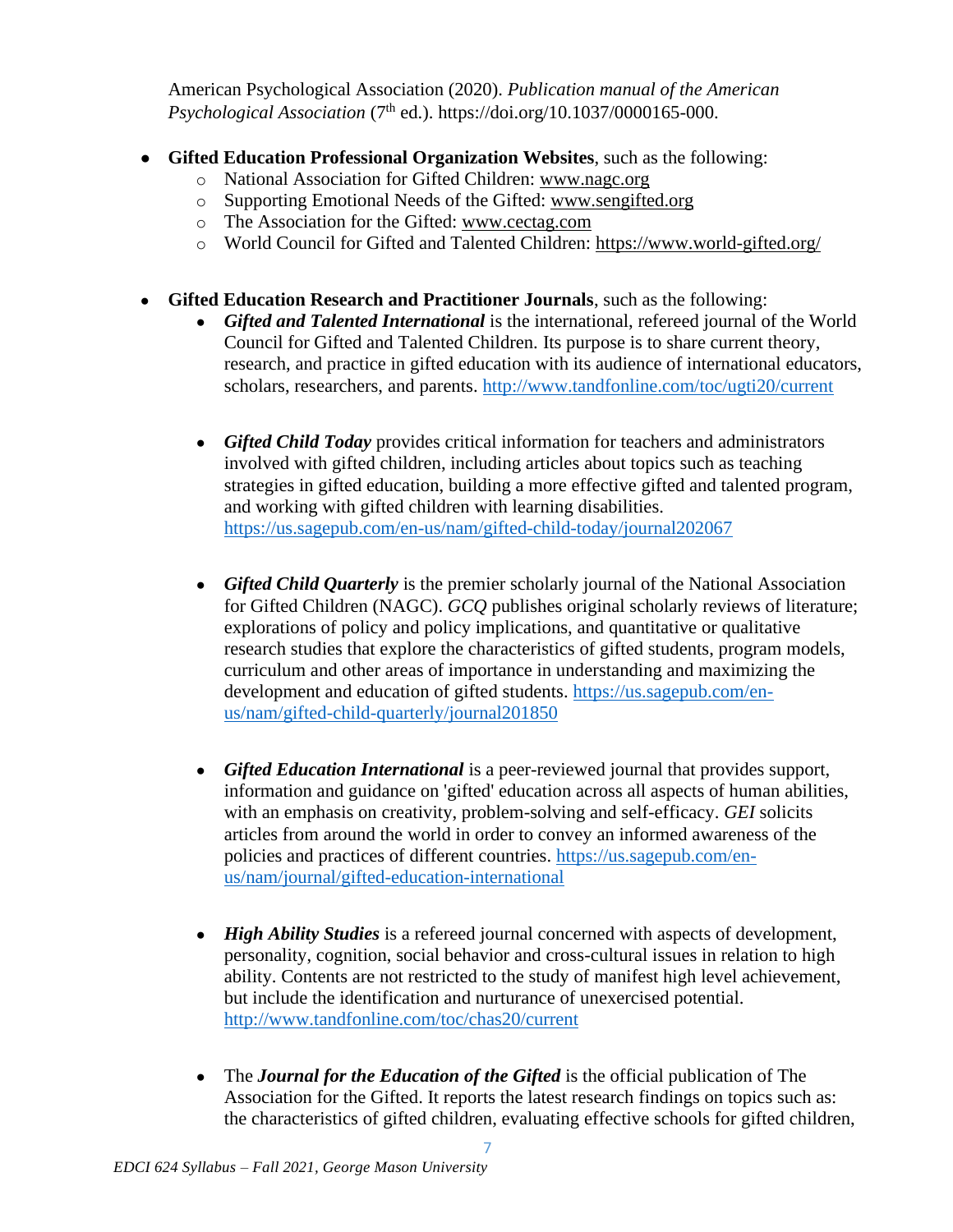gifted children with learning disabilities, the history of gifted education, and building successful gifted and talented programs. [https://us.sagepub.com/en-us/nam/journal](https://us.sagepub.com/en-us/nam/journal-for-the-education-of-the-gifted/journal202068)[for-the-education-of-the-gifted/journal202068](https://us.sagepub.com/en-us/nam/journal-for-the-education-of-the-gifted/journal202068)

- The *Journal of Advanced Academics* is a quarterly journal that focuses on research that supports and enhances advanced academic achievement for students of all ages. In particular, *JAA* publishes articles that feature strategies for increasing academic achievement, programs that promote high levels of academic achievement and engagement, and programs that prepare students to engage in high-level and rigorous academics. [https://us.sagepub.com/en-us/nam/journal-of-advanced](https://us.sagepub.com/en-us/nam/journal-of-advanced-academics/journal202069)[academics/journal202069](https://us.sagepub.com/en-us/nam/journal-of-advanced-academics/journal202069)
- *Parenting for High Potential* is an award-winning quarterly magazine for parents with advice, resources, and tools to help them successfully navigate through the joys and struggles of raising their gifted children. *PHP* is published by the National Association for Gifted Children in September, December, March, and June. <http://www.nagc.org/parenting-high-potential-1>
- *Roeper Review* is an international, quarterly, refereed journal publishing scholarly articles that pertain to practice, policy, applied research, and theory in all dimensions of gifted education. Diverse topics include: theories and philosophical analyses pertinent to giftedness, talent, and creativity; gender issues; curriculum studies; instructional strategies; educational psychology; elementary/early childhood/secondary education of the gifted; emotional, motivation, and affective dimensions of gifted individuals; differentiating instruction; teacher education; tests, measurement, and evaluation; and program development. <http://www.tandfonline.com/toc/uror20/current>
- *Teaching for High Potential* is a quarterly magazine filled with practical guidance and classroom-based materials for educators striving to understand and challenge their high potential learners. *THP* is published by the National Association for Gifted Children in August, November, February, and May. [http://www.nagc.org/resources-publications/nagc-publications/teaching-high](http://www.nagc.org/resources-publications/nagc-publications/teaching-high-potential)[potential](http://www.nagc.org/resources-publications/nagc-publications/teaching-high-potential)

## **Course Performance Evaluation**

Students are expected to submit all assignments on time in the manner outlined by the instructor (e.g., Blackboard, VIA, hard copy).

| <i>Assignment</i>                    | <b>Percent of</b><br>final grade | <i><b>Outcomes</b></i><br>addressed | Due date    |
|--------------------------------------|----------------------------------|-------------------------------------|-------------|
| A. Student Screening Portfolio (PBA) | 40%                              | a, b, c, d, f                       | December 12 |

Detailed assignment rubrics are included at the end of the syllabus.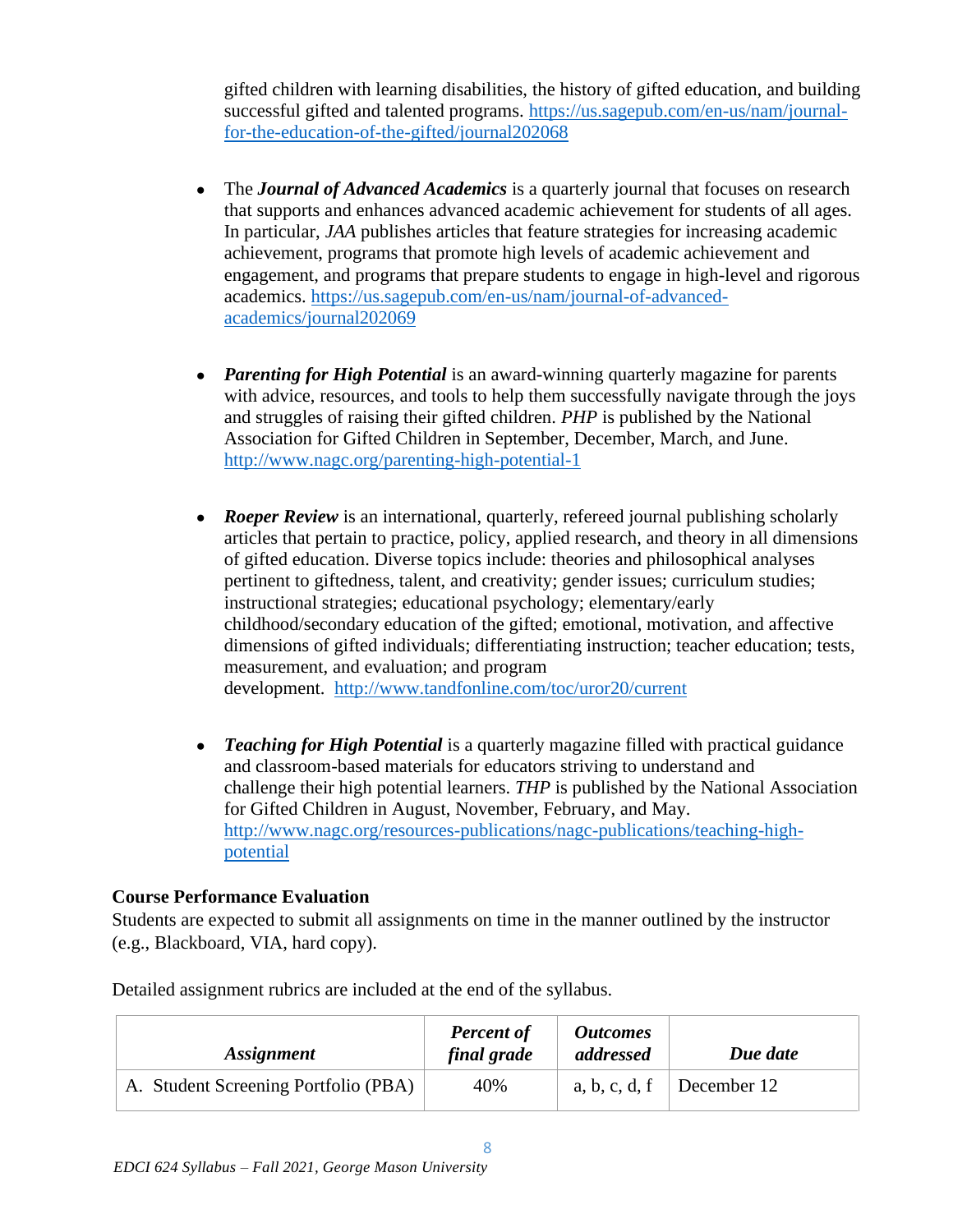| <b>B.</b> Critical Reading Responses | 45%<br>$(15\%$ per response) | a, b, c, d, e, | Response #1: Sept. 26<br>Response #2: Oct. 24<br>Response $#3$ : Nov. 21 |
|--------------------------------------|------------------------------|----------------|--------------------------------------------------------------------------|
| C. Course Engagement                 | 15%                          | a, b, c, d, e  | Weekly                                                                   |

## *A. Performance-Based Assessment: Student Screening Portfolio (40%)*

Each participant will create an authentic screening portfolio for a student in their classroom or school from an underrepresented population in gifted programs. The purpose of this portfolio would be to recommend a student to receive gifted services. The portfolio should consist of a detailed referral form explaining why the student should be identified for a gifted program, ratings and teacher commentary on the student's gifted behaviors using a rating scale pertinent to the school district in which the student is enrolled, and completed student work samples (with teacher annotations) that show evidence of higher-level and/or critical and creative thinking.

A complete description of this portfolio is included at the end of the syllabus, along with the rubric on which it will be assessed. This portfolio will be worth 40% of your final grade.

The performance-based assessment (*Student Screening Portfolio*) MUST be uploaded and submitted to VIA via Blackboard for evaluation when the assignment is due. Only PBAs posted to VIA via Blackboard will be graded. Failure to submit the assignment to VIA via Blackboard by its due date, without prior instructor consultation and approval, will result in the instructor recording a zero (0) for the assignment.

# *B. Critical Reading Responses (45%)*

Each participant will write three critical reading responses (3-4 pp. each) addressing a prompt posted to the course Blackboard site. Responses should reflect the use of a critical lens to evaluate the topic and be supported with evidence from a broad representation of course readings and additional literature from the field of gifted education. Additionally, responses should include a reflection that discusses how these course readings have helped to advance your thinking and that of the field, as well as how they apply to your professional context within gifted education. Responses should be written in APA-style  $(7*)$  ed.) format.

A detailed rubric on how these responses will be assessed is included at the end of the syllabus. Each response will be worth 15% (for a total of 45%) of your final grade.

# *C. Course Engagement (15%)*

EDCI 624 operates under the assumption that knowledge is socially constructed and the most meaningful learning opportunities include those where learners have the opportunity to offer and explore diverse perspectives with peers. To do this, it is expected that you will regularly contribute to and engage in discussion forums, as well as to genuinely 'listen' to peers as they do the same. While agreement is not mandatory, consideration and respect for others are. All students are expected to be prepared to actively engage in class activities, including logging on to the Blackboard discussion board at least three times per week to answer questions, raise additional issues, and engage at least two other colleagues in the group. It is expected that you continuously build upon your prior knowledge developed in previous coursework in the ASTL or Gifted Child Education concentration to connect, question, and extend the discussion with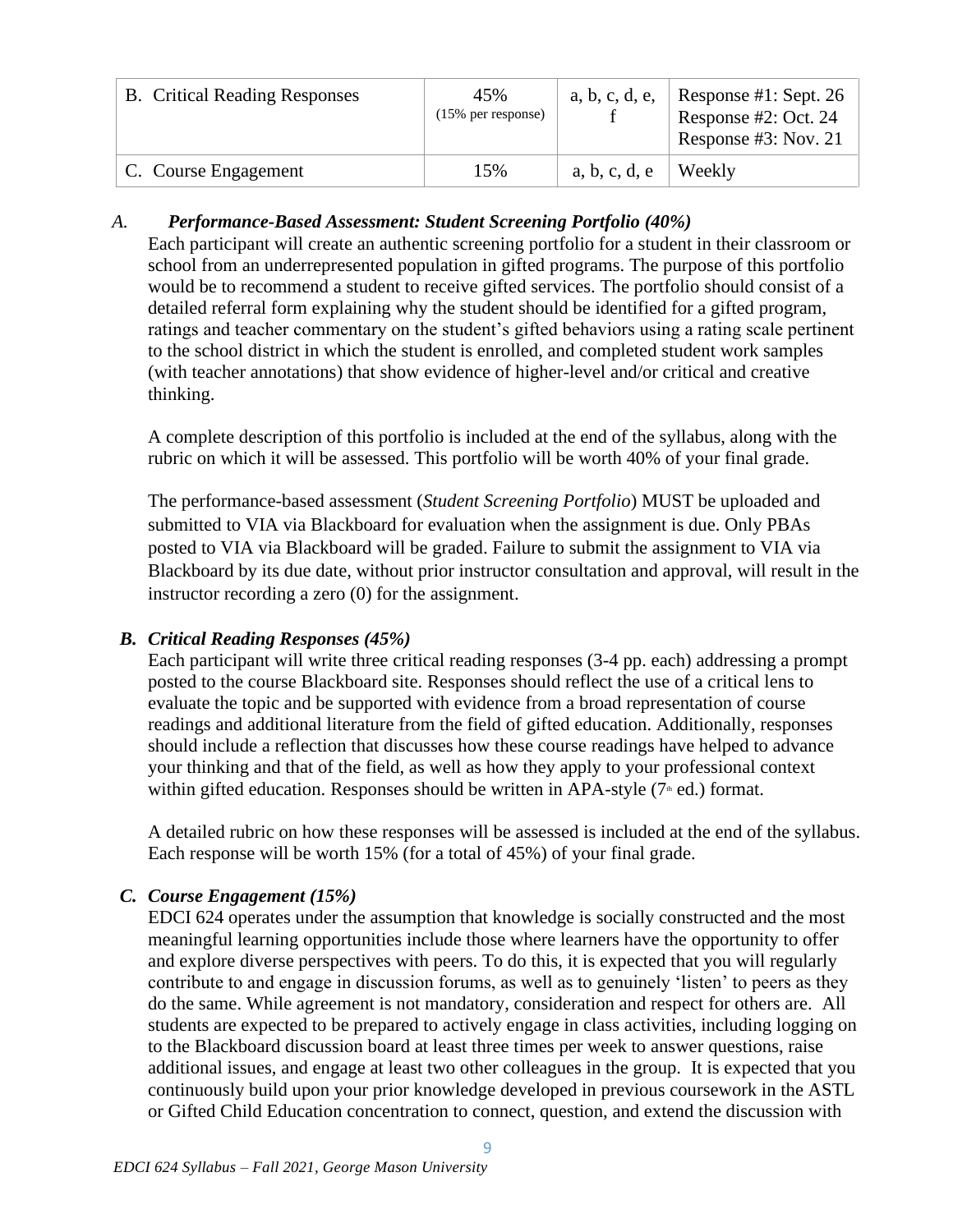all new posts by citing readings and material in the weekly modules content, and augmenting these with your personal and educational experiences. Discussions will be assessed for timeliness, accuracy of information shared, critical reflection and connection to readings. Discussion responses that focus solely on personal/professional experiences are unsuitable for posting.

We will use Blackboard to communicate regularly in this class. You will be asked to post assignments and responses, read classmates' postings, and actively participate in discussions. Blackboard serves as an important vehicle for discussing ongoing work on your major project with group members. *In addition to quality participation in discussion forums, each week will include tasks to be completed which are related to each week's content. Attendance and active participation in all scheduled Collaborate sessions is also included in course engagement.* Detailed guidelines for course engagement are included at the end of this syllabus. Course engagement will represent 15% of your final grade.

\*\*Please note: As this is an online course, the majority of our class discussion will be in the form of the electronic discussion board. **Each module will begin on a Monday and run through the following Sunday.** To this end, initial postings for each discussion forum should be completed by *11:59 PM EST on Thursday* so that class members will have until *Sunday at*  **11:59 PM EST** to interact with the posted material and engage in "conversation."

**Grading** Grading policies specific to this course follow the University-wide system for grading graduate courses, as follows:

| Grade          | <b>Grading</b> | <b>Grade</b><br><b>Points</b> | Interpretation                                                 |
|----------------|----------------|-------------------------------|----------------------------------------------------------------|
| A              | $94 - 100$     | 4.00                          | Represents mastery of the subject through effort beyond basic  |
| $A-$           | 90-93          | 3.67                          | requirements                                                   |
| $B+$           | 85-89          | 3.33                          | Reflects an understanding of and the ability to apply theories |
| B              | 80-84          | 3.00                          | and principles at a basic level                                |
| $\mathbf{C}^*$ | $70-79$        | 2.00                          | Denotes an unacceptable level of understanding and application |
| $\mathbf{F}^*$ | -69            | 0.00                          | of the basic elements of the course                            |

*Note: Final grades below a B do not count toward endorsement; "F" does not meet requirements of the Graduate School of Education*

#### **Professional Dispositions**

Students are expected to exhibit professional behaviors and dispositions at all times. See <https://cehd.gmu.edu/students/polices-procedures/>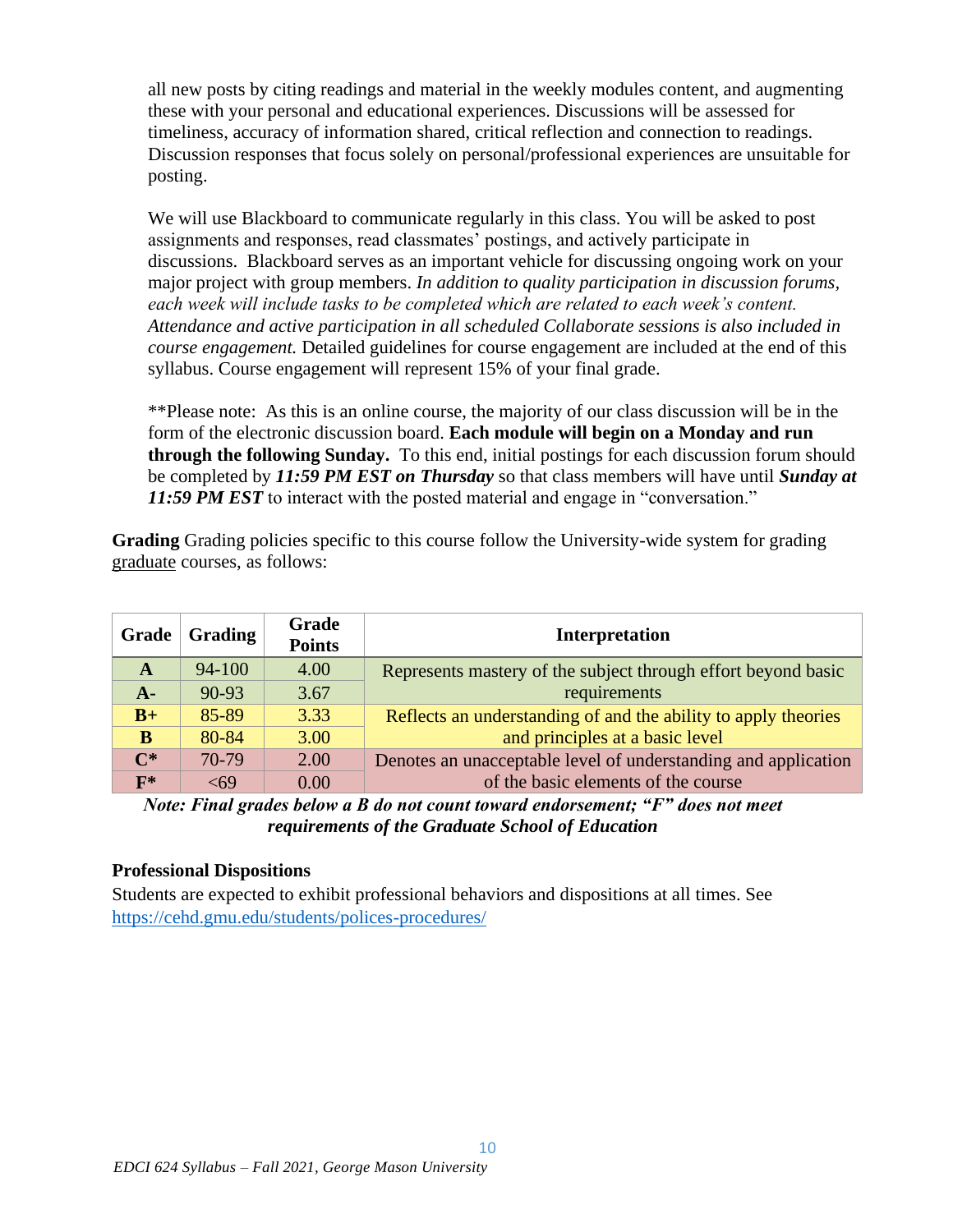## **Class Schedule**

*Note:* Faculty reserves the discretion to alter the schedule as necessary, with timely notification to students. This schedule of readings may be changed to better meet the context and needs of class members enrolled during the semester or to accommodate related professional opportunities that might arise.

| <b>Session#</b>                  | <b>Topics</b>                                                                                                                                                                                                          | <b>What to READ and</b>                                                                                                                                                                                                                                                                                                                                                                                                                                                                                                                                                               |
|----------------------------------|------------------------------------------------------------------------------------------------------------------------------------------------------------------------------------------------------------------------|---------------------------------------------------------------------------------------------------------------------------------------------------------------------------------------------------------------------------------------------------------------------------------------------------------------------------------------------------------------------------------------------------------------------------------------------------------------------------------------------------------------------------------------------------------------------------------------|
| & Dates                          |                                                                                                                                                                                                                        | <b>What to DO This Week</b>                                                                                                                                                                                                                                                                                                                                                                                                                                                                                                                                                           |
| Week 1<br>Aug. 23 -<br>29        | <b>Welcome &amp; Course Overview:</b><br><b>Syllabus Review</b><br>$\bullet$<br>Assessment Experiences -<br>$\bullet$<br>Reconnect with our<br>previous experiences with<br>Assessment                                 | Course syllabus<br>Hunsaker – Ch. $9$<br>VanTassel-Baska - Ch. 1<br>National Research Center on the Gifted and<br>Talented:<br>https://nrcgt.uconn.edu/online_resources/<br>National Center for Research on Gifted<br><b>Education:</b><br>https://ncrge.uconn.edu/resources/<br>See additional readings on Blackboard                                                                                                                                                                                                                                                                |
| Week 2<br>Aug. $30 -$<br>Sept. 5 | <b>Beginning Our Exploration of</b><br><b>Assessment of Gifted Learners:</b><br>History of Assessing $\&$<br>$\bullet$<br><b>Identifying Giftedness</b><br>Political & Social Issues in<br>$\bullet$<br>Identification | Hunsaker – Ch. 5 and 6<br><b>NAGC Gifted Education Programming</b><br><b>Standard 2: Assessment:</b><br>http://nagc.org.442elmp01.blackmesh.com/si<br>tes/default/files/standards/K-<br>12%20programming%20standards.pdf<br>NAGC Position Paper – The Role of<br>Assessment in Identification:<br>https://www.nagc.org/sites/default/files/Posit<br>ion%20Statement/Assessment%20Position%<br>20Statement.pdf<br>Virginia State Standards on Identification:<br>http://www.doe.virginia.gov/instruction/gifte<br>d_ed/gifted_regulations.pdf<br>See additional readings on Blackboard |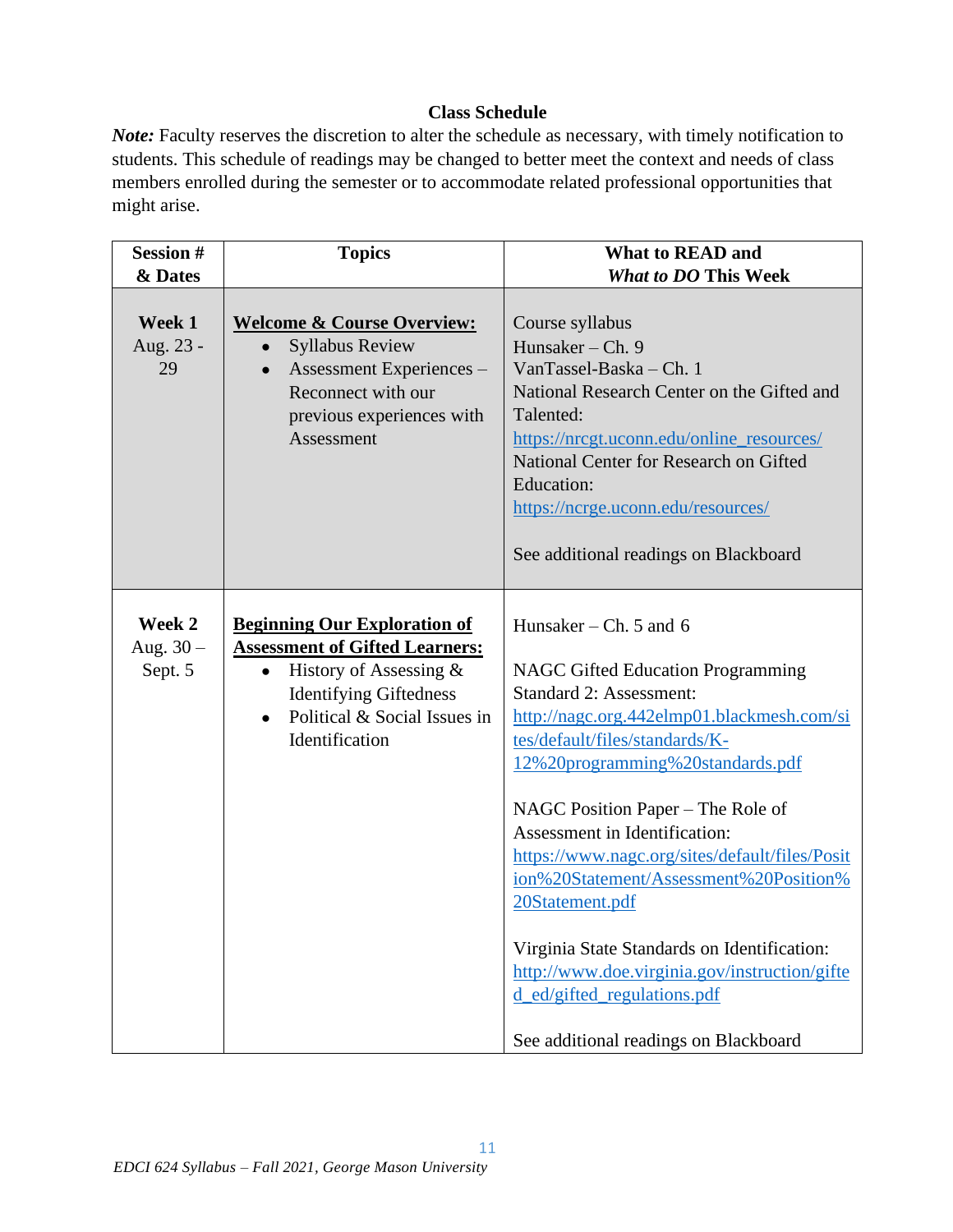| Week 3<br>Sept. 6 - 12<br>Collaborate<br>Session $#I$ | <b>Continued Exploration of</b><br><b>Assessment for Gifted Learners</b><br>Myths, Misconceptions, $\&$<br>$\bullet$<br>Misapplications<br>Assessment of Intelligence | Hunsaker – Ch. $12$<br>VanTassel-Baska – Ch. 4, 10<br>See additional readings on Blackboard                                                                                                                                                                                                                                                                                            |
|-------------------------------------------------------|-----------------------------------------------------------------------------------------------------------------------------------------------------------------------|----------------------------------------------------------------------------------------------------------------------------------------------------------------------------------------------------------------------------------------------------------------------------------------------------------------------------------------------------------------------------------------|
| Week 4<br>Sept. 13 -<br>19                            | <b>Continued Exploration of</b><br><b>Assessment for Gifted Learners:</b><br><b>Identification of Special</b><br>Populations                                          | Hunsaker – Ch. $3$<br>VanTassel-Baska – Ch. 3, 6, 7<br>See additional readings on Blackboard                                                                                                                                                                                                                                                                                           |
| Week 5<br>Sept. 20 -<br>26                            | <b>Continued Exploration of</b><br><b>Assessment for Gifted Learners:</b><br>Identification of Young<br>$\bullet$<br><b>Students</b>                                  | VanTassel-Baska – Ch. 8, 11<br>See additional readings on Blackboard<br><b>Critical Reading Response #1</b>                                                                                                                                                                                                                                                                            |
| Week 6<br>Sept. 27 -<br>Oct. 3                        | <b>Alternative Models of</b><br><b>Identification</b>                                                                                                                 | Hunsaker $-$ Ch. 4<br>VanTassel-Baska – Ch. 2, 9<br>See additional readings on Blackboard                                                                                                                                                                                                                                                                                              |
| Week 7<br>Oct. 4 - 10                                 | <b>Conclusion &amp; Synthesis of</b><br><b>Identification</b><br>12                                                                                                   | A Nation Deceived:<br>http://www.accelerationinstitute.org/Nation<br>Deceived/ND_v1.pdf<br>High-Achieving Students in an Era of<br>NCLB: http://edex.s3-us-west-<br>2.amazonaws.com/publication/pdfs/2008061<br>8 high achievers 7.pdf<br>Mind the (other) Gap:<br>https://files.eric.ed.gov/fulltext/ED531840.pd<br>$\underline{\mathbf{f}}$<br>See additional readings on Blackboard |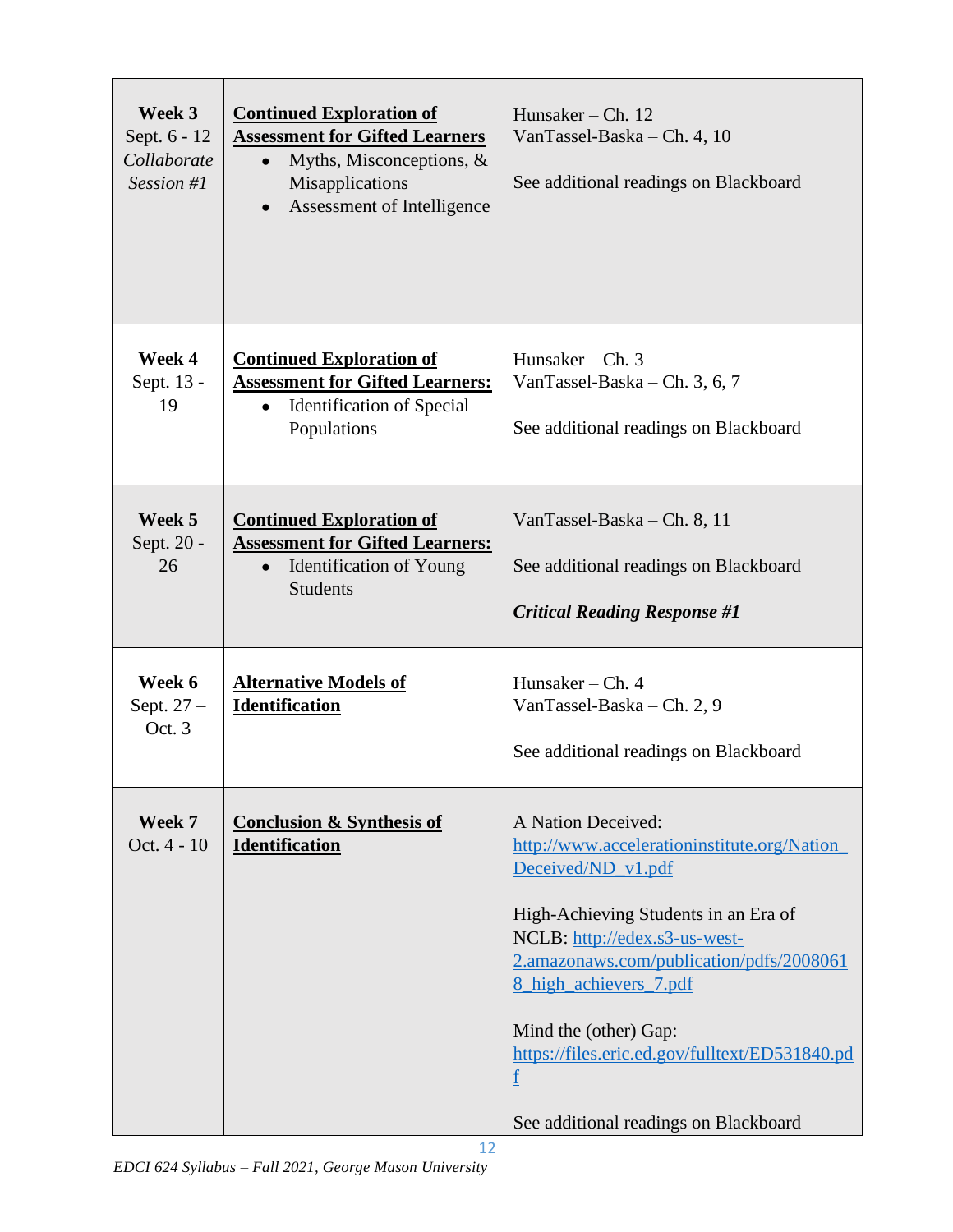| Week 8<br>Oct. 11 - 17                                | <b>Overview of Assessment of</b><br><b>Gifted Learners</b>                              | Hunsaker – Ch. 7 and 8<br>See additional readings on Blackboard                                                                                                    |
|-------------------------------------------------------|-----------------------------------------------------------------------------------------|--------------------------------------------------------------------------------------------------------------------------------------------------------------------|
| Week 9<br>Oct. $18 - 24$<br>Collaborate<br>Session #2 | <b>Portfolio Assessment</b>                                                             | Hunsaker – Ch. $14$<br>VanTassel-Baska – Ch. 12 & 13<br>See additional readings on Blackboard<br><b>Critical Reading Response #2</b>                               |
| Week 10<br>Oct. 25 - 31                               | <b>Creating Sound Assessment</b><br><b>Systems</b>                                      | Hunsaker – Ch. $15$<br>VanTassel-Baska - Ch. 14<br>See additional readings on Blackboard                                                                           |
| Week 11<br>Nov. 1 - 7                                 | <b>The Role of Performance-Based</b><br><b>Assessment</b>                               | Hunsaker - Ch. 13<br>VanTassel-Baska, J. (2014). Performance-<br>Based Assessment. Gifted Child Today,<br>$37(1), 41-47.$<br>See additional readings on Blackboard |
| Week 12<br>Nov. 8 - 14<br>Collaborate<br>Session #3   | <b>Assessing Creativity, Behaviors,</b><br>& Social and Emotional<br><b>Development</b> | VanTassel-Baska - Ch. 15<br>See additional readings on Blackboard                                                                                                  |
| Week 13<br>Nov. 15 -<br>21                            | <b>Collaboration &amp; Peer Review</b>                                                  | No additional readings<br><b>Critical Reading Response #3</b>                                                                                                      |
| Nov. 22 -<br>28                                       |                                                                                         | <b>Thanksgiving Week</b>                                                                                                                                           |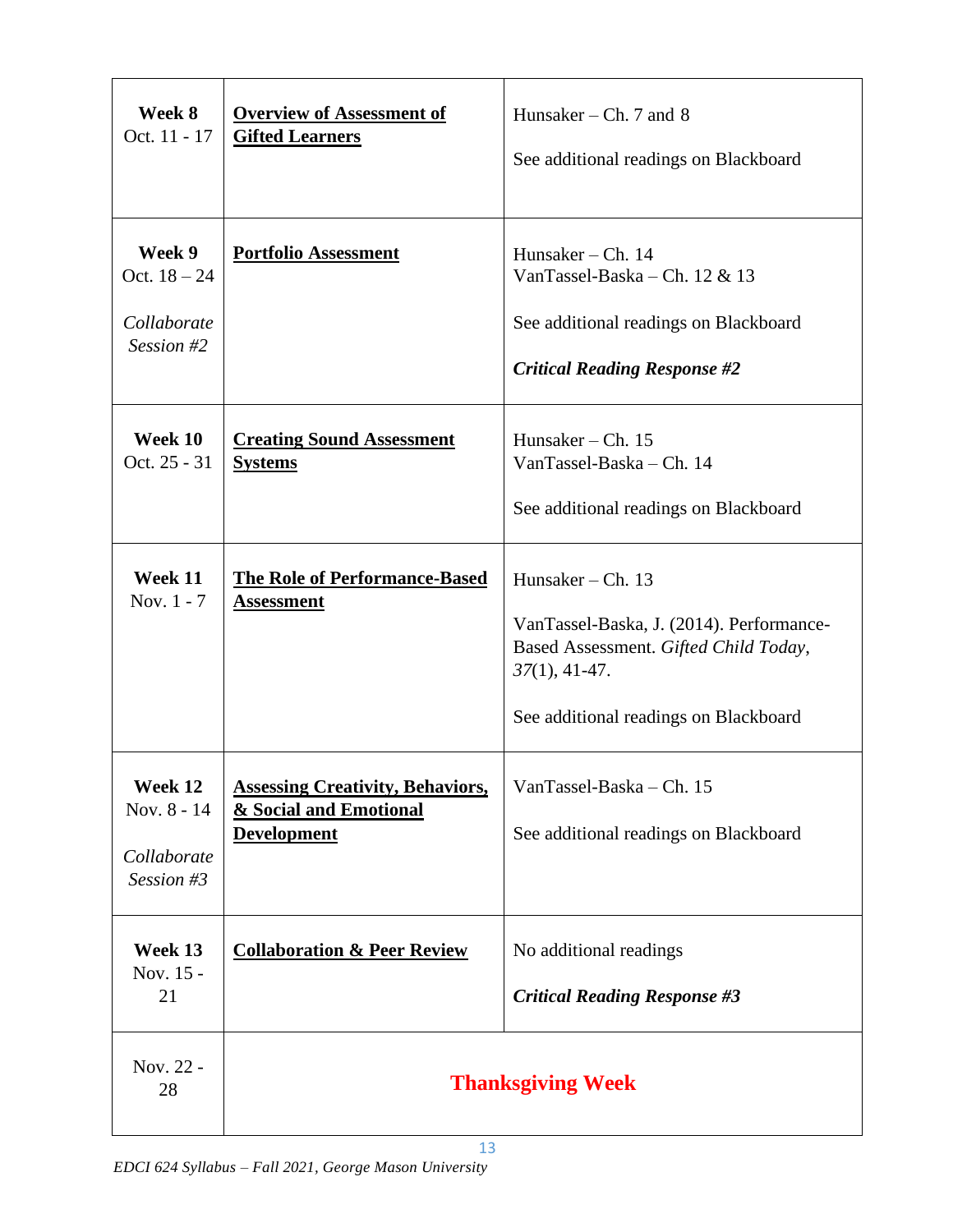| Week 14<br>Nov. $29-$<br>Dec. 5 | <b>Collaboration &amp; Peer Review</b>                                                                                               | No additional readings<br><b>Provide feedback to Critical Friends</b>                 |
|---------------------------------|--------------------------------------------------------------------------------------------------------------------------------------|---------------------------------------------------------------------------------------|
| Week 15<br>Dec. $6 - 12$        | <b>Integrating &amp; Reflecting</b><br>Work on final projects<br>$\bullet$<br>Seek additional feedback,<br>$\bullet$<br>as necessary | No additional readings<br><b>Student Screening Portfolio (PBA) due</b><br>December 12 |

## **Core Values Commitment**

The College of Education and Human Development is committed to collaboration, ethical leadership, innovation, research-based practice, and social justice. Students are expected to adhere to these principles: [http://cehd.gmu.edu/values/.](http://cehd.gmu.edu/values/)

# **GMU Policies and Resources for Students**

*Policies*

- Students must adhere to the guidelines of the Mason Honor Code (see <https://catalog.gmu.edu/policies/honor-code-system/>).
- Students must follow the university policy for Responsible Use of Computing (see [https://universitypolicy.gmu.edu/policies/responsible-use-of-computing/\)](https://universitypolicy.gmu.edu/policies/responsible-use-of-computing/).
- Students are responsible for the content of university communications sent to their Mason email account and are required to activate their account and check it regularly. All communication from the university, college, school, and program will be sent to students **solely** through their Mason email account.
- Students with disabilities who seek accommodations in a course must be registered with George Mason University Disability Services. Approved accommodations will begin at the time the written letter from Disability Services is received by the instructor (see https://ds.gmu.edu/).
- Students must silence all sound emitting devices during class unless otherwise authorized by the instructor.

# *Campus Resources*

Support for submission of assignments to VIA should be directed to viahelp@gmu.edu or [https://cehd.gmu.edu/aero/assessments.](https://cehd.gmu.edu/aero/assessments) Questions or concerns regarding use of Blackboard should be directed to [https://its.gmu.edu/knowledge-base/blackboard-instructional](https://its.gmu.edu/knowledge-base/blackboard-instructional-technology-support-for-students/)[technology-support-for-students/.](https://its.gmu.edu/knowledge-base/blackboard-instructional-technology-support-for-students/)

 $14$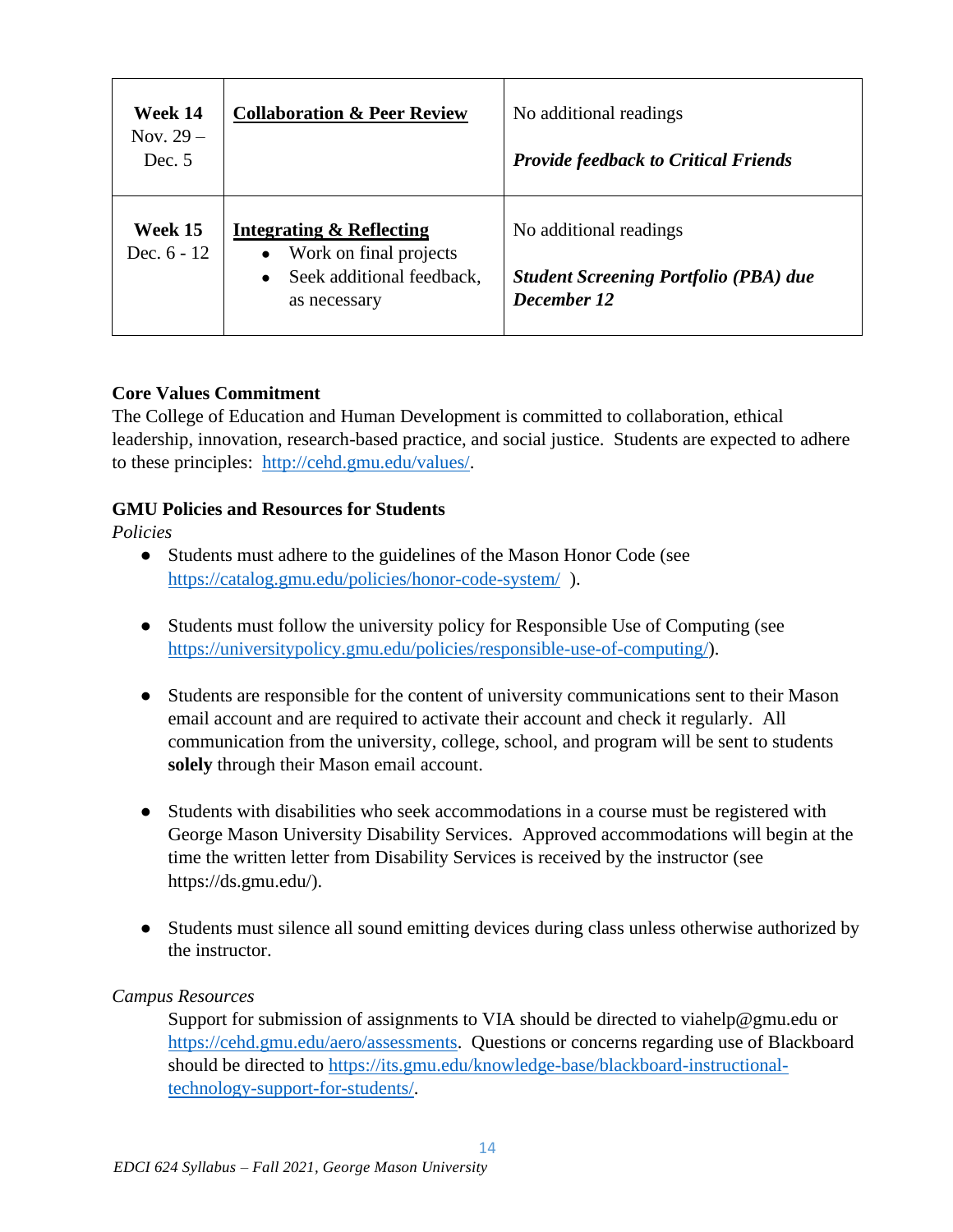• For information on student support resources on campus, see <https://ctfe.gmu.edu/teaching/student-support-resources-on-campus>

### **Notice of mandatory reporting of sexual assault, interpersonal violence, and stalking:**

As a faculty member, I am designated as a "Responsible Employee," and must report all disclosures of sexual assault, interpersonal violence, and stalking to Mason's Title IX Coordinator per University Policy 1202. If you wish to speak with someone confidentially, please contact one of Mason's confidential resources, such as Student Support and Advocacy Center (SSAC) at 703-380- 1434 or Counseling and Psychological Services (CAPS) at 703-993-2380. You may also seek assistance from Mason's Title IX Coordinator by calling 703-993-8730, or emailing [titleix@gmu.edu.](mailto:titleix@gmu.edu)

**For additional information on the College of Education and Human Development, please visit our website<https://cehd.gmu.edu/students/> .**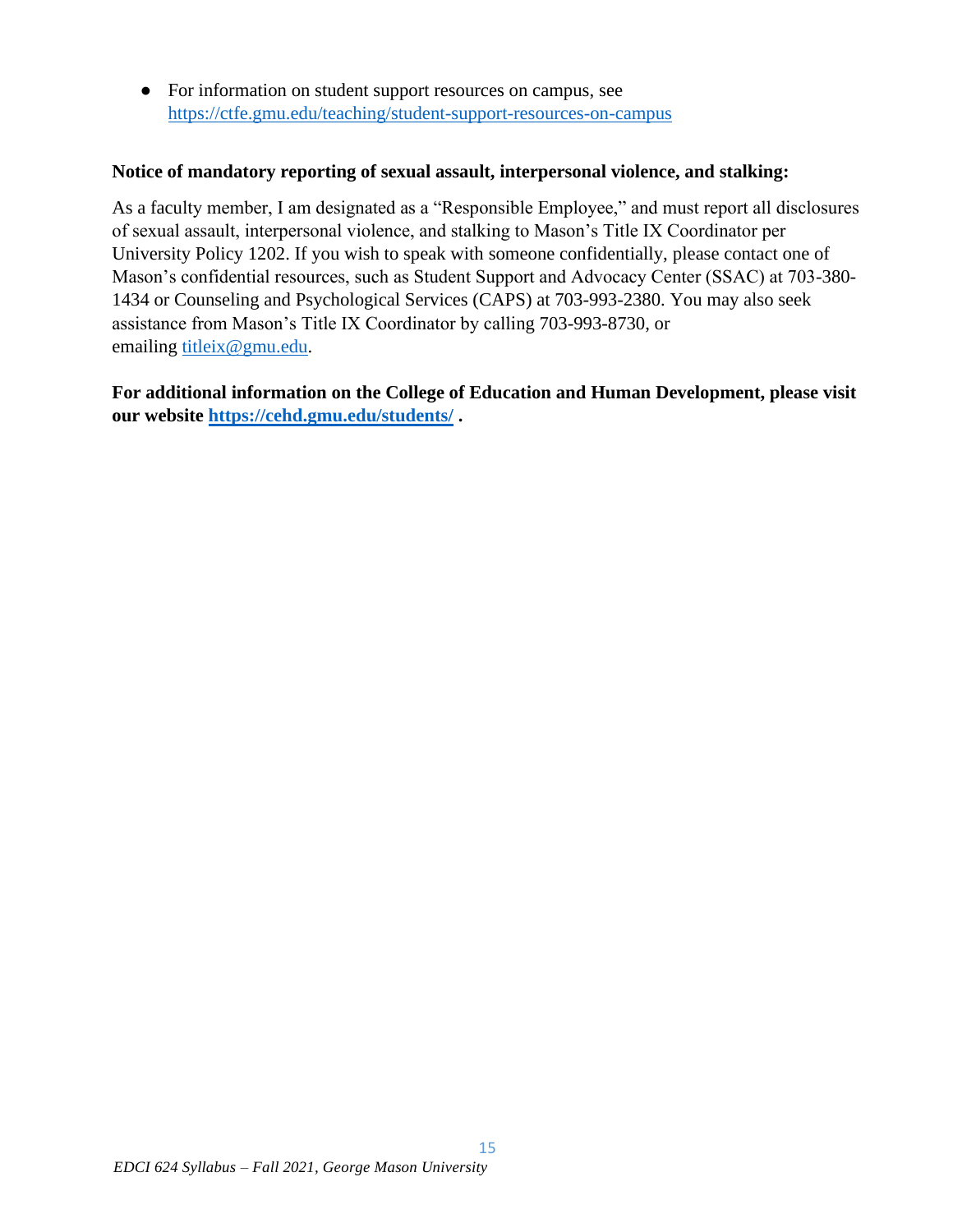# **EDCI 624 Guidelines for the Performance-Based Assessment:** *Student Screening Portfolio*

This screening portfolio will serve as the performance-based assessment (PBA) for this course. Each participant will prepare an authentic gifted screening portfolio for one student in their classroom or school who is from a population currently underrepresented in gifted programs. Ideally, this can serve as an authentic assessment, and the next step would be to submit this portfolio to the school or district-level gifted screening committee for placement consideration.

While each school or school district may vary in what they require in a comprehensive screening portfolio, the minimum requirement for this PBA will be for a prepared portfolio that includes the following items:

- I. A detailed **referral form** that outlines:
	- A clear rationale for recommending the student for gifted services
	- Specific academic behaviors the student demonstrates relevant to the academic areas serviced by the gifted program(s)
	- An explanation for how the student's inclusion in the gifted program would better meet their academic (and perhaps even socio-emotional) needs
- II. **Ratings and teacher commentary** on student's gifted behaviors using a rating scale pertinent to the school district in which the student is enrolled. Comprehensively completed rating scales would include:
	- Written commentary using strengths-based language that provides specific evidence or examples individual to the student (e.g., avoid using deficit-based language or making general statements pertinent to many students)
	- A rating of the student in several categories of gifted behaviors
- III. **Completed student work samples** demonstrating evidence of higher-level, critical, or creative thinking **with teacher annotations that allow a screener to more fully understand the evidence of gifted potential provided by the sample**. Factors impacting selection of samples to include should be:
	- Pertinence to the gifted program for which the student is being recommended (e.g., if the gifted program provides service in all four content areas, an ideal set of samples would demonstrate evidence of gifted potential in at least three of those four areas)
	- Student's successful demonstration of critical and/or creative thinking
	- Graded or scored work (in other words, do not include samples that do not clearly show typical scoring/feedback provided by the teacher)

In addition to the student screening portfolio, each participant will also need to submit a separate **reflection** (5-6 pp.) that uses course readings, as well as the broader gifted education literature\*, to addresses the following guiding questions:

- 1. How did this course and the preparation of this student screening portfolio impact your outlook on assessment and identification of underrepresented groups in gifted programs?
- 2. What were some challenges you encountered in preparing this screening portfolio, and how did you overcome these issues?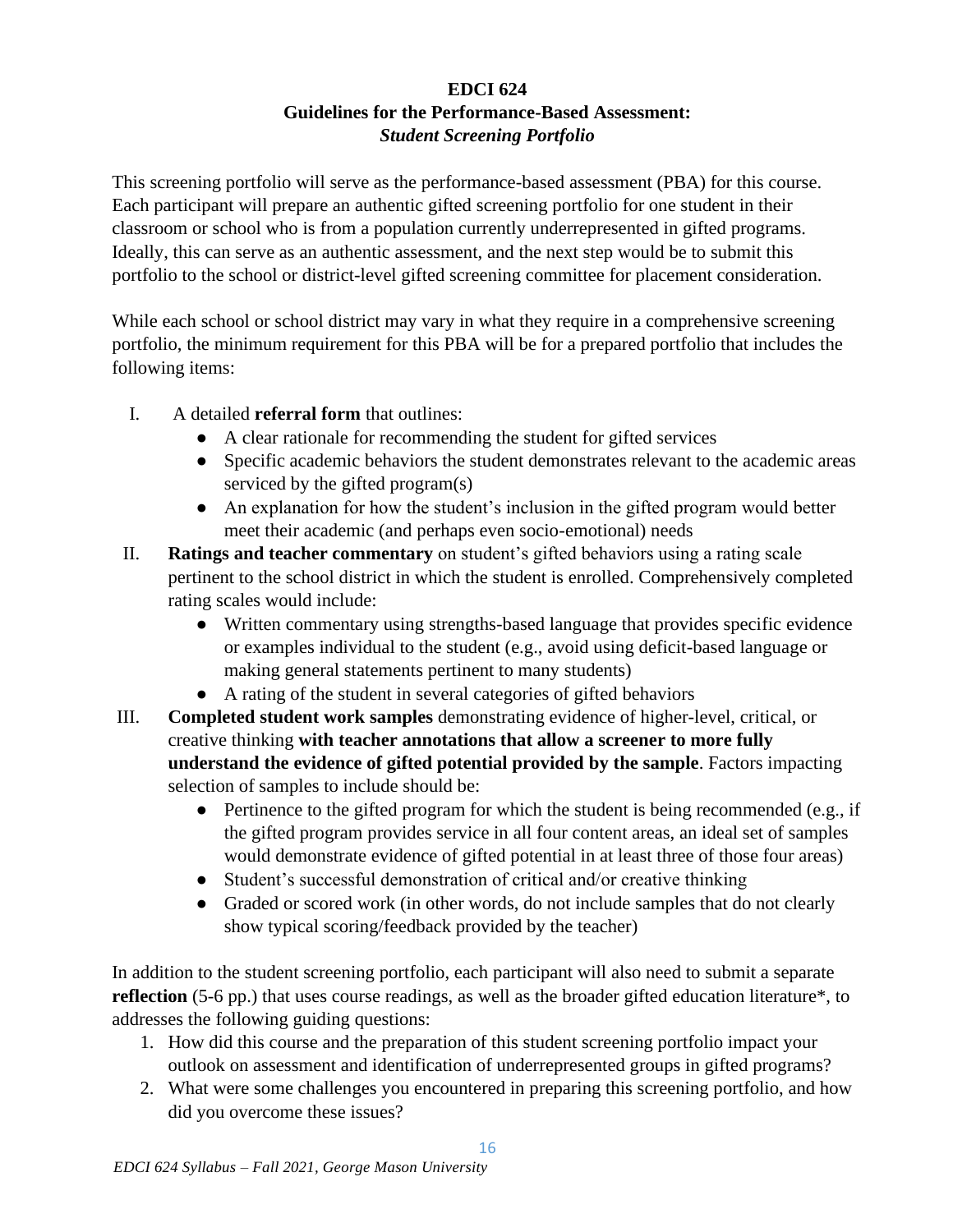3. What did you learn about the screening process within your school or school district? How does this process align with your beliefs about identification and assessment of gifted learners in general, and of underrepresented groups specifically?

\*Be sure to include in-text citations, as well as a reference list, in APA format

See the PBA rubric (below) for complete details on how this project will be assessed.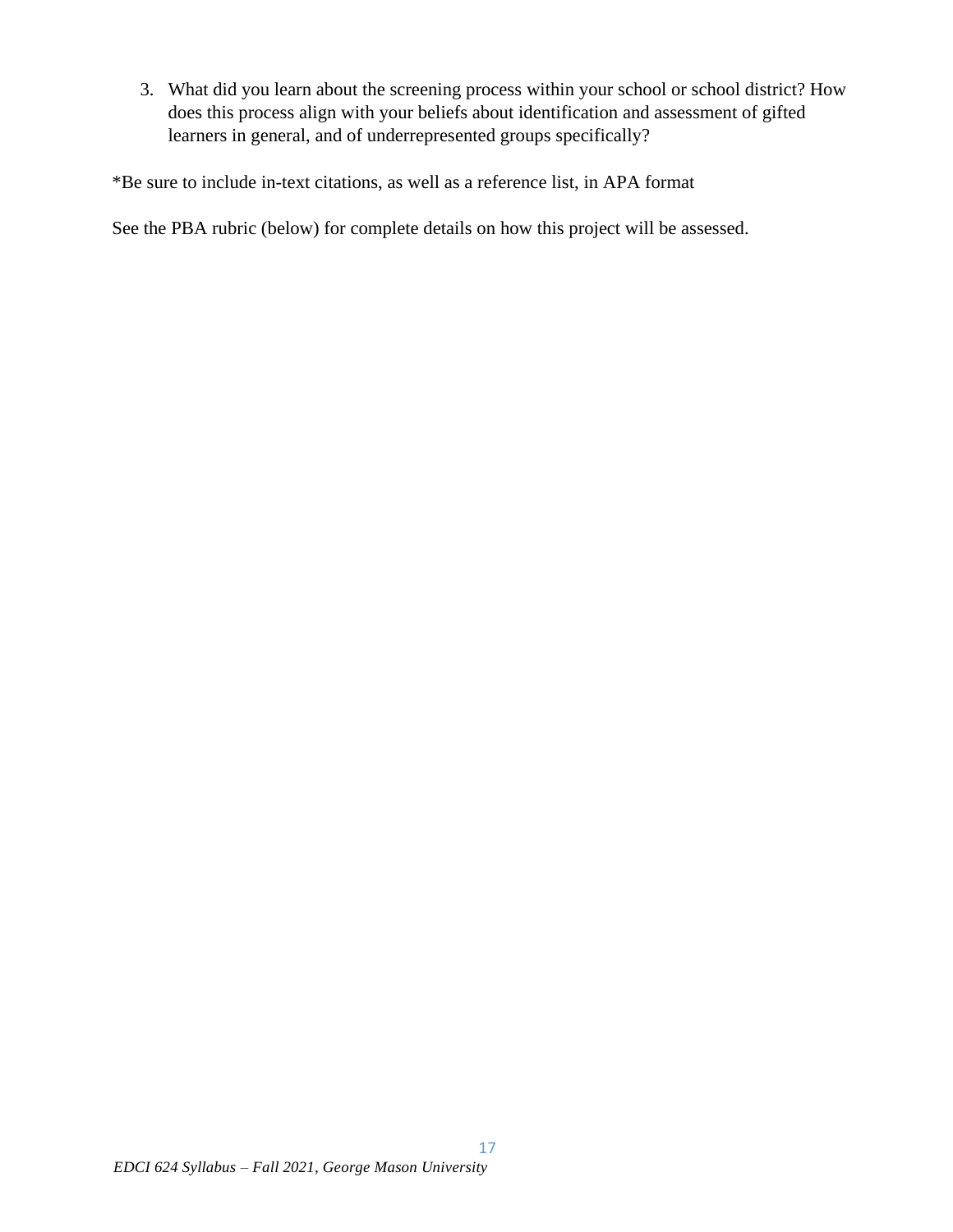|                      | <b>Does Not Meet Standard</b>  | <b>Approaches Standard</b>                                | <b>Meets Standard</b>                                     | <b>Exceeds Standard</b>        |
|----------------------|--------------------------------|-----------------------------------------------------------|-----------------------------------------------------------|--------------------------------|
|                      | (Little or no evidence)        | (Some evidence)                                           | (Clear evidence)                                          | (Clear, convincing, and        |
|                      |                                |                                                           |                                                           | substantial evidence)          |
|                      | $\mathbf{0}$                   |                                                           | $\overline{2}$                                            | 3                              |
| <b>Referral Form</b> | Does not provide a             | Provides an unclear or unrelated                          | Provides a rationale for                                  | Provides a clear rationale for |
|                      | rationale for                  | rationale for recommending the                            | recommending the student                                  | recommending the student for   |
| NAGC-CEC             | recommending the               | student for gifted services                               | for gifted services                                       | gifted services                |
| Stand. 1.2, 4.3,     | student for gifted services    |                                                           |                                                           |                                |
| 4.4, 5.1, 6.5        |                                | Outlines academic behaviors the                           | Outlines academic behaviors                               | Outlines specific academic     |
|                      | Does not outline               | student demonstrates that may or the student demonstrates |                                                           | behaviors the student          |
|                      | academic behaviors the         | may not be relevant to the                                | relevant to the academic                                  | demonstrates relevant to the   |
|                      | student demonstrates           | academic areas serviced by the                            | areas serviced by the gifted                              | academic areas serviced by     |
|                      | relevant to the academic       | gifted program(s)                                         | program(s)                                                | the gifted program(s)          |
|                      | areas serviced by the          |                                                           |                                                           |                                |
|                      | gifted program(s)              | May or may not explain how the                            | Explains how the student's                                | Clearly explains how the       |
|                      |                                | student's inclusion in the gifted                         | inclusion in the gifted                                   | student's inclusion in the     |
|                      | Does not explain how the       | program would better meet their                           | program would better meet                                 | gifted program would better    |
|                      | student's inclusion in the     | academic (and perhaps even                                | their academic (and perhaps                               | meet their academic needs      |
|                      | gifted program would           | socioemotional) needs                                     | even socioemotional) needs                                | (and perhaps even              |
|                      | better meet their academic     |                                                           |                                                           | socioemotional) needs          |
|                      | (and perhaps even              |                                                           |                                                           |                                |
|                      | socioemotional) needs          |                                                           |                                                           |                                |
| <b>Ratings &amp;</b> | Does not supply written        | Supplies written commentary                               | Supplies written                                          | Supplies clear written         |
| <b>Commentary</b>    | commentary, or supplies        | that may use some deficit-based                           | commentary using strengths-                               | commentary using strengths-    |
|                      | written commentary using       | language                                                  | based language                                            | based language                 |
| NAGC-CEC             | mostly deficit-based language  |                                                           |                                                           |                                |
| Stand. 4.1, 4.2,     | Provides little or no evidence | Provides general evidence or                              | Provides specific evidence or Provides clear and specific |                                |
| 4.3, 4.4             | or examples                    | examples                                                  | examples individual to the                                | evidence or examples           |
|                      |                                |                                                           | student                                                   | individual to the student      |

# **EDCI 624 Performance-Based Assessment (PBA) Rubric:** *Student Screening Portfolio*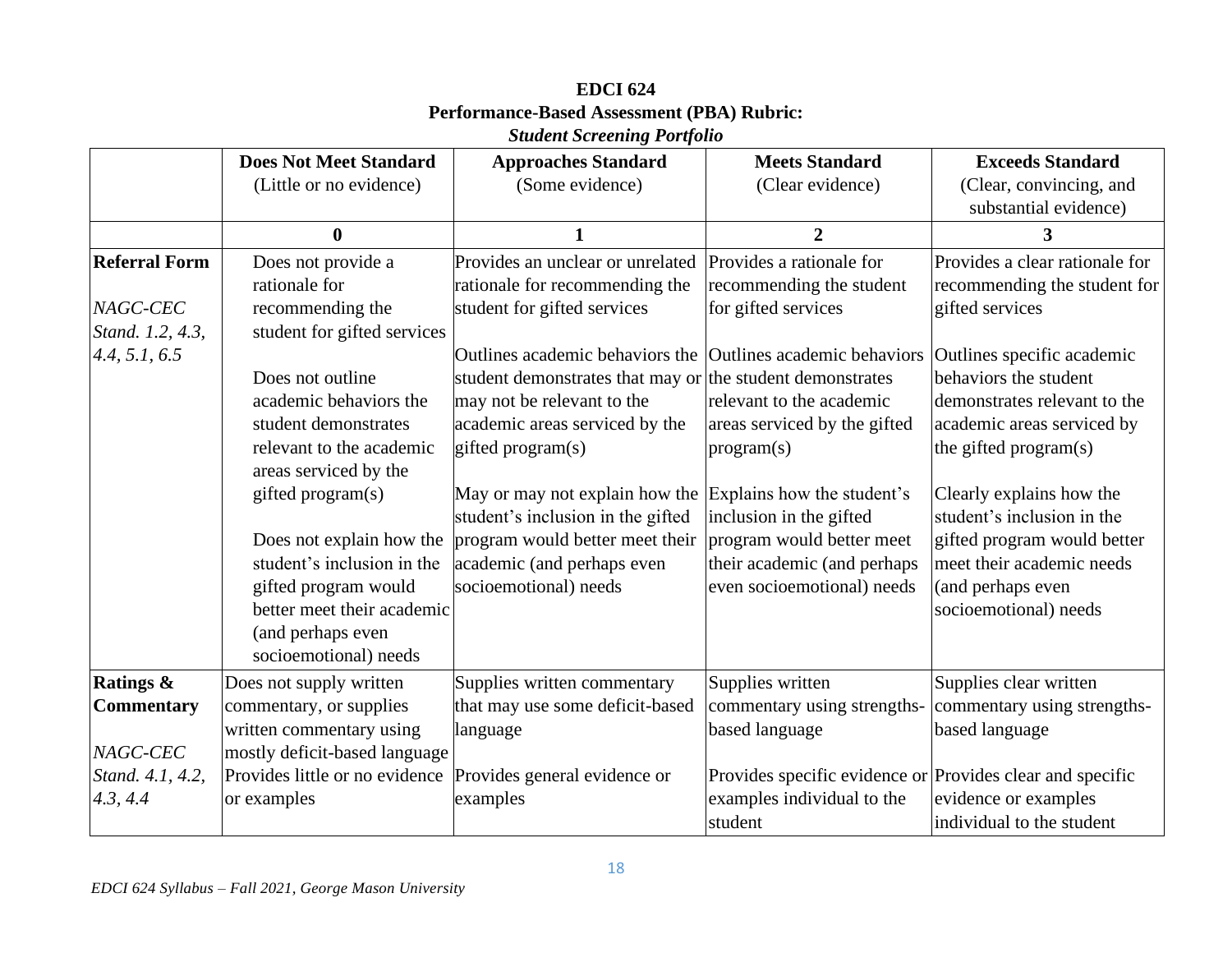|                     | Does not include a rating of             | Includes a rating of the student             |                                                                    |                                         |
|---------------------|------------------------------------------|----------------------------------------------|--------------------------------------------------------------------|-----------------------------------------|
|                     | the student in terms of                  | in $\boldsymbol{a}$ few categories of gifted | Includes a rating of the                                           | Includes a rating of the                |
|                     | categories of gifted behaviors behaviors |                                              | student in <i>some</i> categories of student in several categories |                                         |
|                     |                                          |                                              | gifted behaviors                                                   | of gifted behaviors                     |
| <b>Student Work</b> | Includes none of the                     | Includes one of the following:               | Includes two of the                                                | Includes all three of the               |
| <b>Samples with</b> | following:                               | Pertinence to the gifted                     | following:                                                         | following:                              |
| <b>Teacher</b>      | Pertinence to the                        | program for which the                        | Pertinence to the                                                  | Pertinence to the<br>$\bullet$          |
| <b>Annotations</b>  | gifted program for                       | student is being                             | gifted program for                                                 | gifted program for                      |
|                     | which the student is                     | recommended                                  | which the student is                                               | which the student is                    |
| NAGC-CEC            | being recommended                        | Student's successful                         | being recommended                                                  | being recommended                       |
| Stand. 3.3, 4.1,    | Student's successful                     | demonstration of critical                    | Student's successful                                               | Student's successful                    |
| 4.2, 4.3, 5.1       | demonstration of                         | and/or creative thinking                     | demonstration of                                                   | demonstration of                        |
|                     | critical and/or creative                 | Graded or scored work                        | critical and/or                                                    | critical and/or creative                |
|                     | thinking                                 |                                              | creative thinking                                                  | thinking                                |
|                     | Graded or scored                         |                                              | Graded or scored                                                   | Graded or scored                        |
|                     | work                                     |                                              | work                                                               | work                                    |
| <b>Reflection</b>   | Does not include reflection,             | Includes reflection, but does not            | Includes reflection that                                           | Includes reflection that                |
|                     | or includes a cursory                    | address all 3 required questions,            | addresses the 3 required                                           | addresses the 3 required                |
| NAGC-CEC            | reflection that may be                   | or may lack detail or thoughtful             | questions thoroughly and                                           | questions thoroughly and                |
| Stand. 6.1, 6.3,    | bulleted                                 | connections                                  | thoughtfully                                                       | thoughtfully                            |
| 6.4                 |                                          |                                              |                                                                    |                                         |
|                     | APA-style $(7th$ ed.) is not             | May or may not use course                    | Uses course readings to                                            | Uses course readings to                 |
|                     | used                                     | readings to support                          | support points/thoughts                                            | support points/thoughts                 |
|                     |                                          | points/thoughts and/or generally             |                                                                    |                                         |
|                     |                                          | follows APA-style $(7th$ ed.) for            | Follows APA-style $(7th$ ed.)                                      | Follows APA-style (7 <sup>th</sup> ed.) |
|                     |                                          | headings, citations, and                     | for headings, citations, and                                       | for headings, citations, and            |
|                     |                                          | references, but with multiple                | references, with a few minor                                       | references with no errors               |
|                     |                                          | and recurring errors                         | errors                                                             |                                         |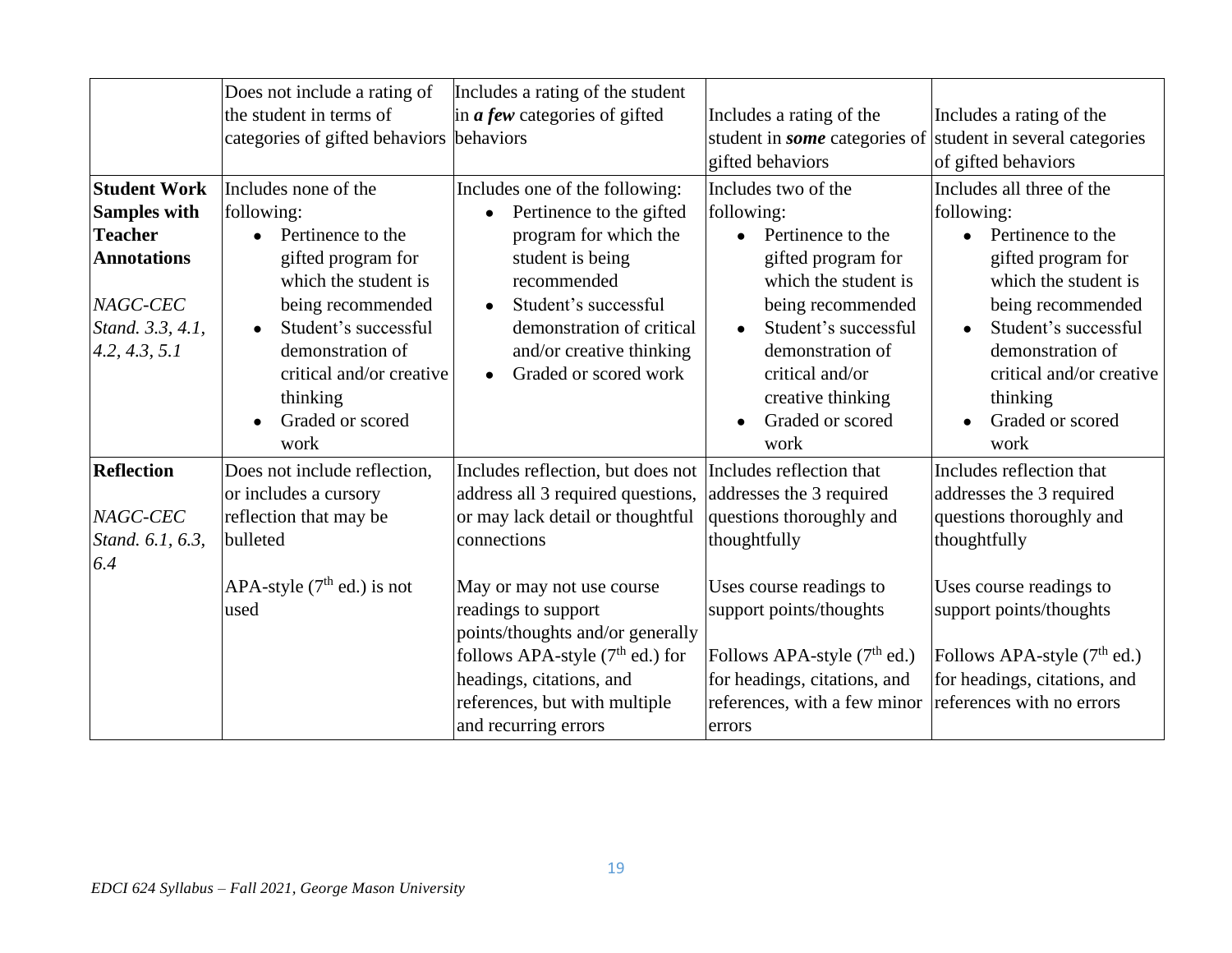|                      | <b>Does not meet Standard</b><br>(Little or no evidence) | <b>Approaches Standard</b><br>(Some evidence) | <b>Meets Standard</b><br>(Clear evidence)                                                     | <b>Exceeds Standard</b><br>(Clear, convincing, and<br>substantial evidence) |
|----------------------|----------------------------------------------------------|-----------------------------------------------|-----------------------------------------------------------------------------------------------|-----------------------------------------------------------------------------|
|                      | $\bf{0}$                                                 | 1                                             | $\mathbf{2}$                                                                                  | 3                                                                           |
| <b>Discussion</b>    | Response to the prompt                                   | Response to the prompt                        | Response to the prompt                                                                        | Response to the prompt                                                      |
|                      | identifies two or fewer                                  | identifies two to three principle             | identifies three to four principle didentifies three to four                                  |                                                                             |
|                      | principle points and/or                                  |                                               | points and includes connections points and includes connections principle points and includes |                                                                             |
|                      | relies heavily on                                        | to: course readings or literature             | to: course readings or literature                                                             | connections to: course                                                      |
|                      | connections to personal/                                 | in gifted education and                       | in gifted education and                                                                       | readings, literature in gifted                                              |
|                      | educational contexts.                                    | personal/educational contexts.                | personal/educational contexts.                                                                | education and                                                               |
|                      | rather than course readings                              |                                               |                                                                                               | personal/educational contexts.                                              |
|                      | or gifted education                                      | Attempts to use critical lens to              | Uses critical lens to understand.                                                             |                                                                             |
|                      | literature.                                              | understand, evaluate, and                     | evaluate, and reflect upon                                                                    | Uses critical lens to                                                       |
|                      |                                                          | reflect upon information                      | information presented through                                                                 | understand, evaluate, and                                                   |
|                      | May not use critical lens                                | presented through course                      | course content                                                                                | reflect upon information                                                    |
|                      | to understand, evaluate,                                 | content                                       |                                                                                               | presented through course                                                    |
|                      | and/or reflect upon                                      |                                               |                                                                                               | content                                                                     |
|                      | information presented                                    |                                               |                                                                                               |                                                                             |
|                      | through course content                                   |                                               |                                                                                               |                                                                             |
| <b>Reflection on</b> | May not discuss how these May discuss how these          |                                               | Discusses how these readings                                                                  | Elaborates on how these                                                     |
| the Readings         | readings apply to your                                   | readings apply to your                        | apply to your professional                                                                    | readings apply to your                                                      |
|                      | professional context in                                  | professional context in gifted                | context in gifted education                                                                   | professional context in gifted                                              |
|                      | gifted education                                         | education                                     |                                                                                               | education                                                                   |
|                      |                                                          |                                               | Explains how these course                                                                     |                                                                             |
|                      | May not address how                                      | Explains how these course                     | readings have served to                                                                       | Explains how these course                                                   |
|                      | these course readings                                    | readings have served to either                | advance your thinking and the                                                                 | readings have served to                                                     |
|                      | advance thinking and/or                                  | advance your thinking or the                  | field                                                                                         | advance your thinking and the                                               |
|                      | the field                                                | field                                         |                                                                                               | field                                                                       |

**EDCI 624 Critical Reading Response Rubric**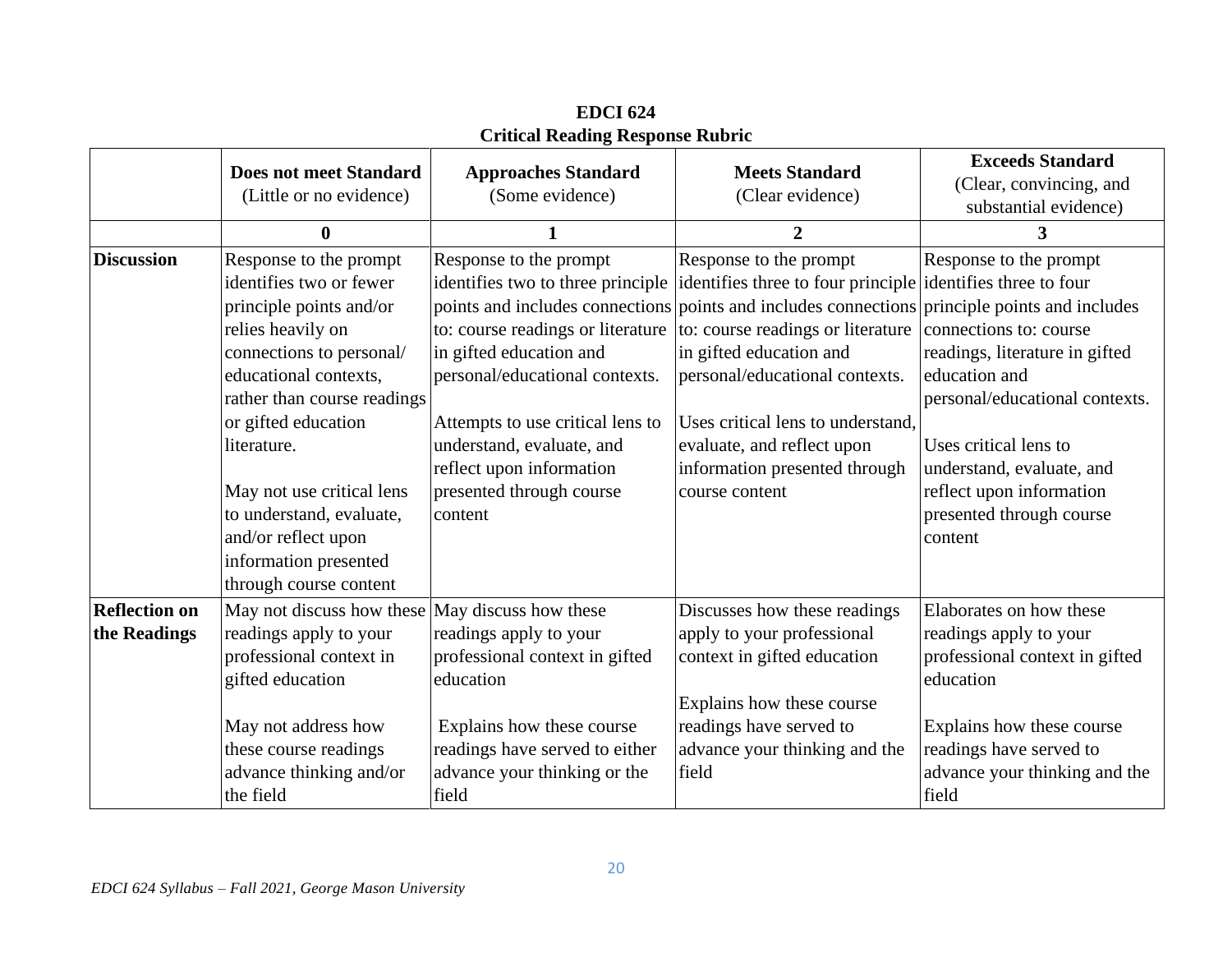| <b>Connections to</b> | Includes a representation         | Includes a representation of                                    | Includes a representation of  | Includes a representation of at |
|-----------------------|-----------------------------------|-----------------------------------------------------------------|-------------------------------|---------------------------------|
| <b>Course</b>         | of one or no references           | two references from EDCI 624                                    | three to four references from | least five references from      |
| Content & the         | from EDCI 624 readings,           | readings, as well as at least one EDCI 624 readings, as well as |                               | EDCI 624 readings, as well as   |
| <b>Broader</b>        | as well as one or no              | reading outside the scope of the at least two readings outside  |                               | at least three readings outside |
| Literature            | readings outside the scope course |                                                                 | the scope of the course       | the scope of the course         |
|                       | of the course                     |                                                                 |                               |                                 |
|                       |                                   | References selected are mostly References selected are          |                               | References selected are         |
|                       | References selected are           | connected to reflection prompt connected to reflection prompt   |                               | meaningful and explicitly       |
|                       | weakly connected to               |                                                                 |                               | connected to reflection prompt  |
|                       | reflection prompt                 | APA-style $(7th$ ed.) used                                      | APA-style $(7th$ ed.) used    |                                 |
|                       |                                   | inconsistently throughout                                       | consistently throughout       | APA-style $(7th$ ed.) used      |
|                       | APA-style $(7th$ ed.) used        |                                                                 |                               | consistently throughout         |
|                       | inconsistently or not at all      |                                                                 |                               |                                 |

**EDCI 624 Guidelines for Course Engagement**

|                   | <b>Does not meet Standard</b><br>(Little or no evidence) | <b>Approaches Standard</b><br>(Some evidence) | <b>Meets Standard</b><br>(Clear evidence) | <b>Exceeds Standard</b><br>(Clear, convincing, and<br>substantial evidence) |
|-------------------|----------------------------------------------------------|-----------------------------------------------|-------------------------------------------|-----------------------------------------------------------------------------|
|                   |                                                          |                                               |                                           |                                                                             |
| <b>Overall</b>    | Very few tasks are completed                             | Some tasks for the week are                   | Most tasks for the week are               | All weekly tasks are                                                        |
| Participation     | on time AND/OR completed                                 | completed on time                             | completed on time and                     | completed on time and                                                       |
|                   | tasks do not demonstrate                                 | <b>AND/OR</b> demonstrate                     | demonstrate thoughtfulness.               | demonstrate thoughtfulness.                                                 |
|                   | thoughtful consideration of the thoughtfulness.          |                                               |                                           |                                                                             |
|                   | content.                                                 |                                               | Collaborate sessions were                 | Collaborate sessions were                                                   |
|                   |                                                          | Collaborate sessions were                     | attended and student was often            | attended and student was                                                    |
|                   | Collaborate sessions may not                             | attended and student was                      | engaged with peers and                    | consistently and actively                                                   |
|                   | have been attended.                                      | somewhat engaged with                         | instructor.                               | engaged with peers and                                                      |
|                   |                                                          | peers and instructor.                         |                                           | instructor.                                                                 |
| <b>Discussion</b> | Discussion posts and many                                | Discussion posts and most                     | Discussion posts and most                 | Discussion posts and all                                                    |
| <b>Quality</b>    | replies are limited.                                     | replies are 1-3 paragraphs.                   | replies are 1-3 <i>hearty</i>             | replies are 1-3 <i>hearty</i>                                               |
|                   |                                                          |                                               | paragraphs.                               | paragraphs.                                                                 |